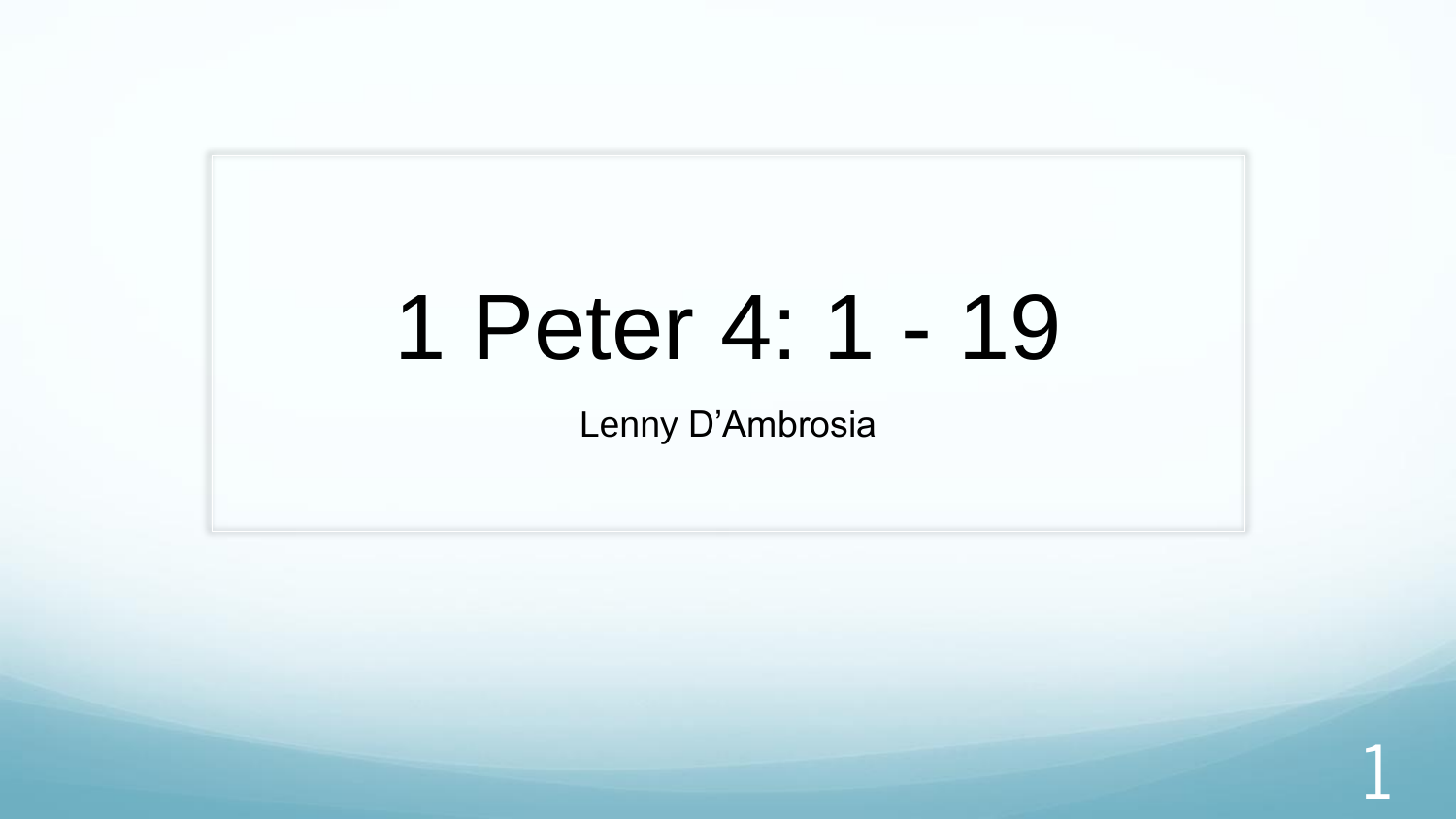#### 1 Peter 2: 1-19

- Ch 3: 13-22. **H. Godly Living**
	- Sanctify Christ
	- Put on Christ

Analogy between Noah and the flood corresponding to baptism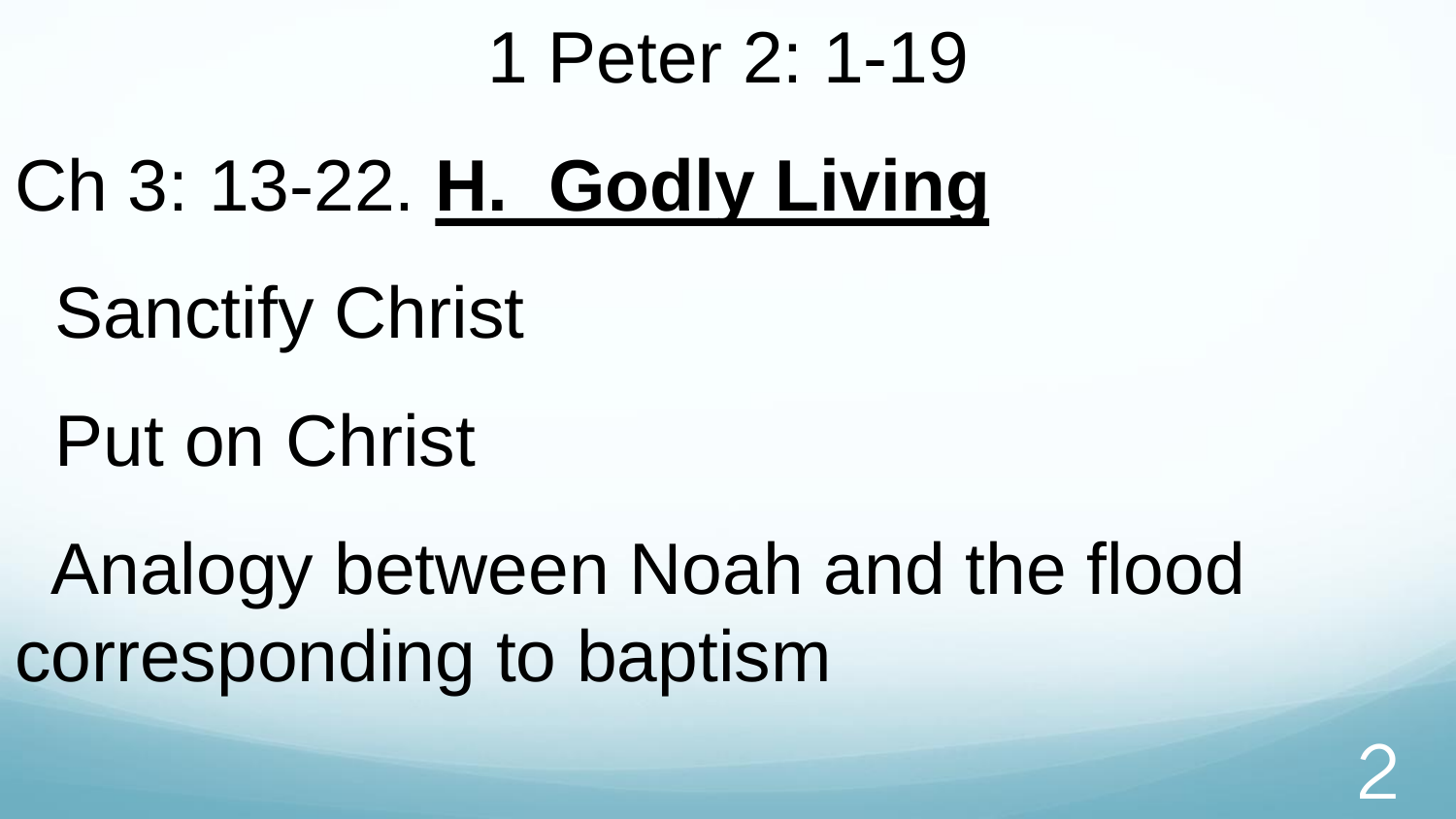#### 1 Peter 4: 1 - 19



# Ch 4: 1-19. **H. Godly Living** (continued)

- Remain fervent in your Love vs 1-11
- Share the sufferings of Christ vs 12-19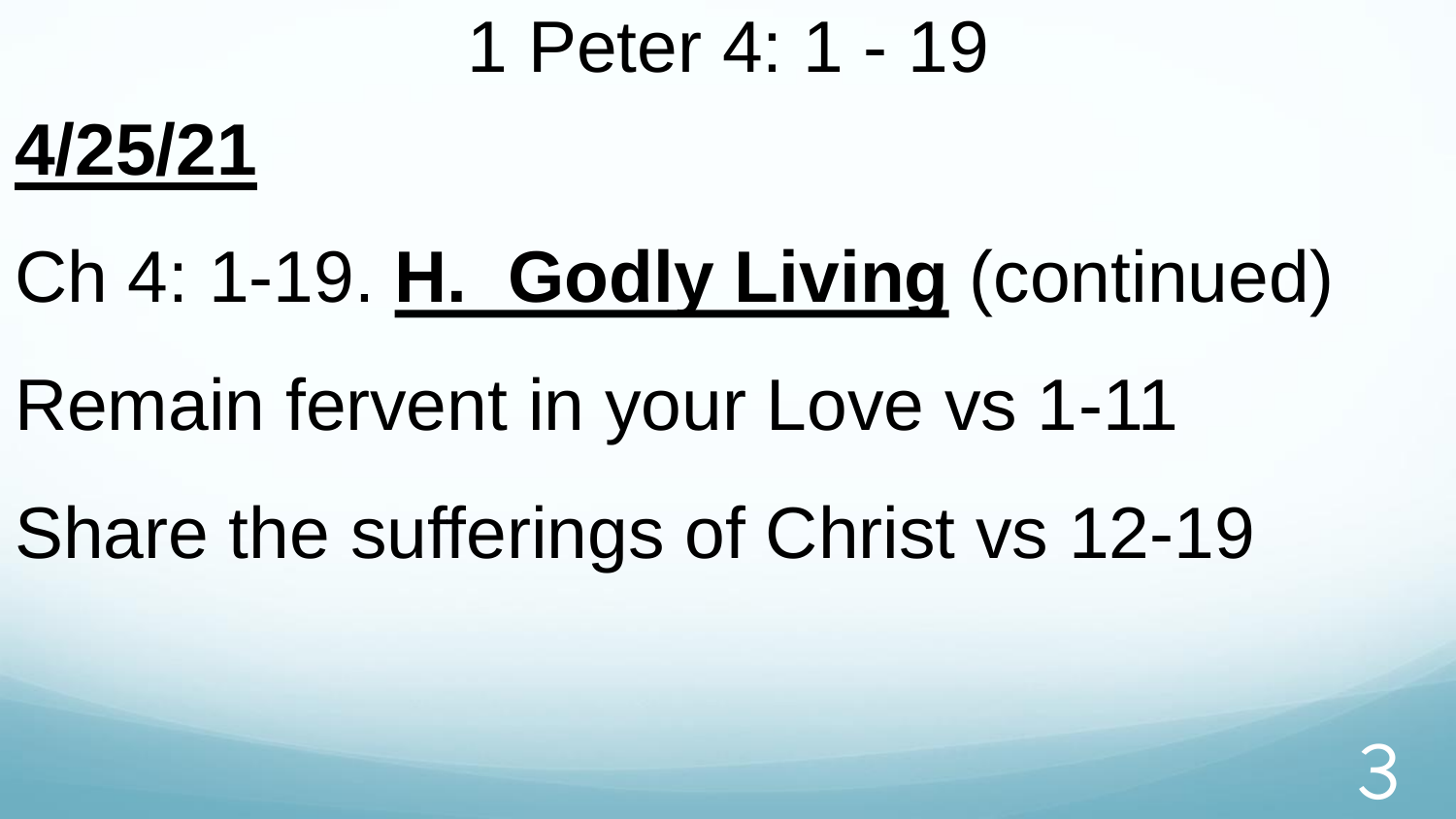#### **1 Peter 4:1-2**

- <sup>1</sup> Therefore, since **Christ has suffered in**
- **the flesh**, **arm yourselves also with the**
- **same purpose,** because **he who has**
- **suffered in the flesh has ceased from**
- **sin**,
- <sup>2</sup>**so as to live the rest of the time in the flesh no longer for the lusts of men, but**  for the will of God.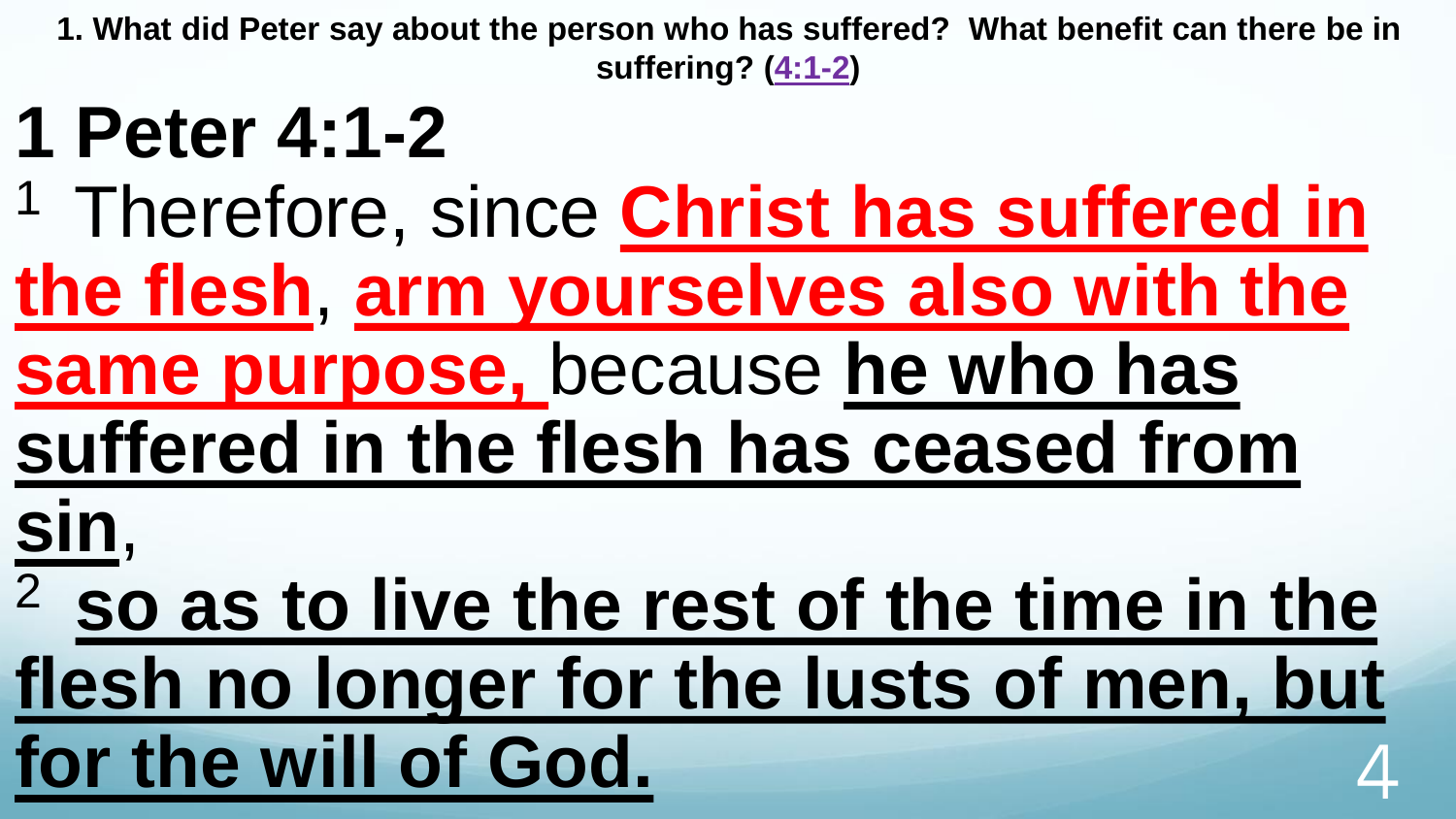Jesus Christ suffered persecution. He has shown us how to handle and conquer persecution.

A. Arm yourself with the mind of Christ

a. Have the same attitude of Christ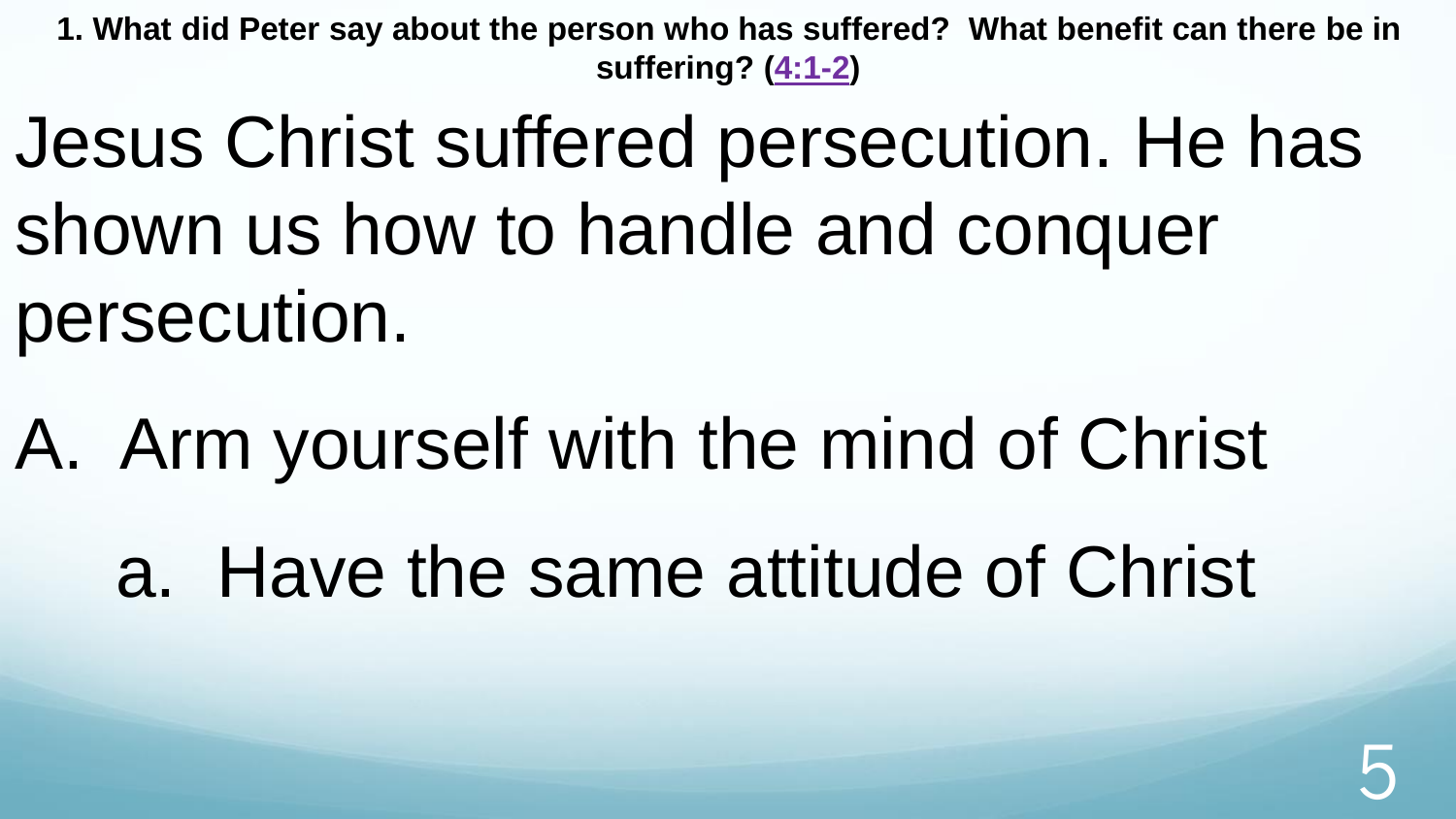B. He who has suffered in the flesh has ceased from sin

# **Luke 9:23**

<sup>23</sup> And He was saying to *them* all, "If anyone wishes to come after Me, he must deny himself, and take up his cross daily and follow Me.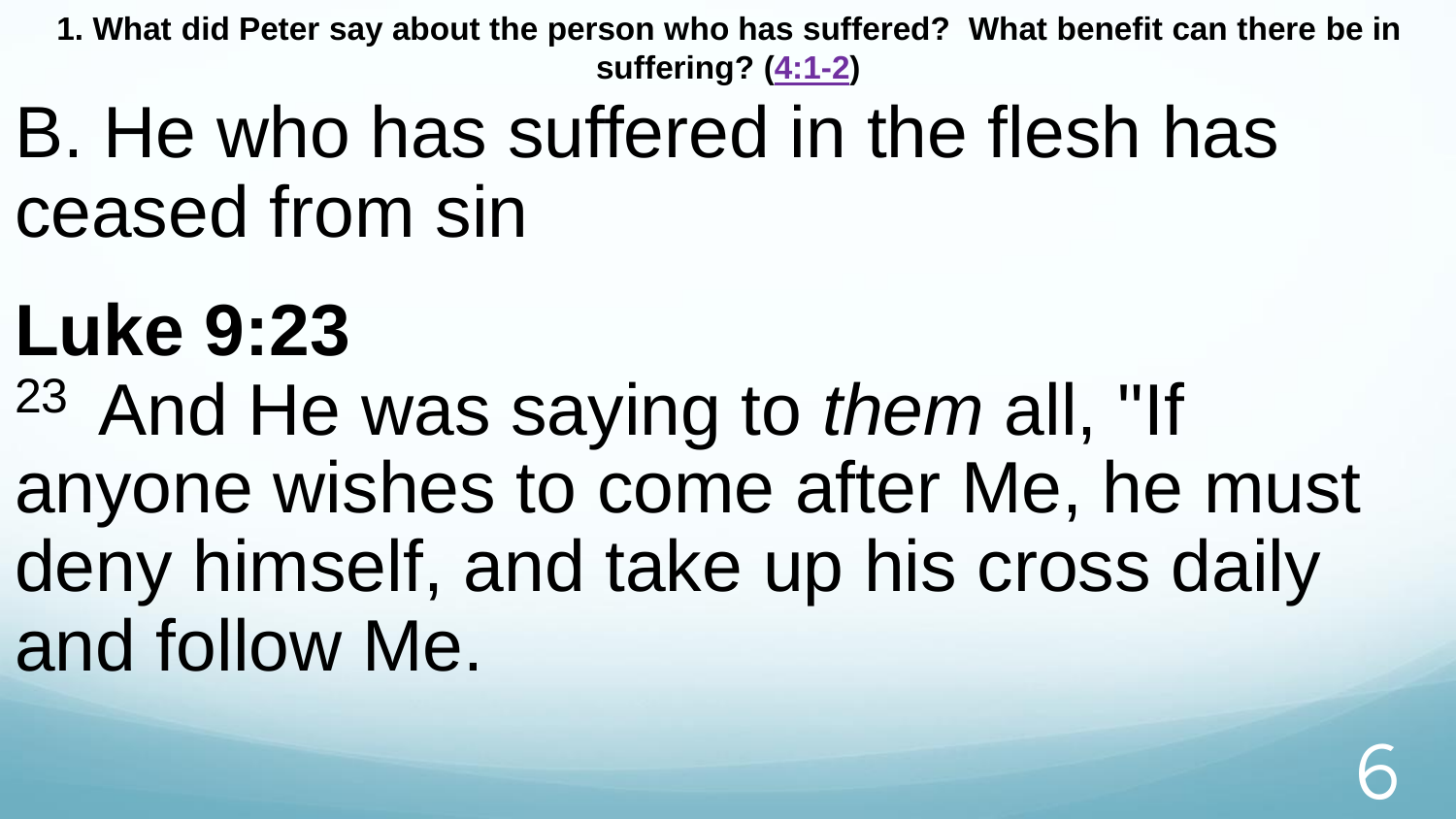C. Do God's will for the rest of your days

### **Romans 6:5-7**

<sup>5</sup>For if we have become united with *Him* in the likeness of His death, certainly we shall also be *in the likeness* of His resurrection,

<sup>6</sup> knowing this, that our old self was crucified with *Him,* in order that our body of sin might be done away with, so that we would no longer be slaves to sin;

<sup>7</sup> for he who has died is freed from sin.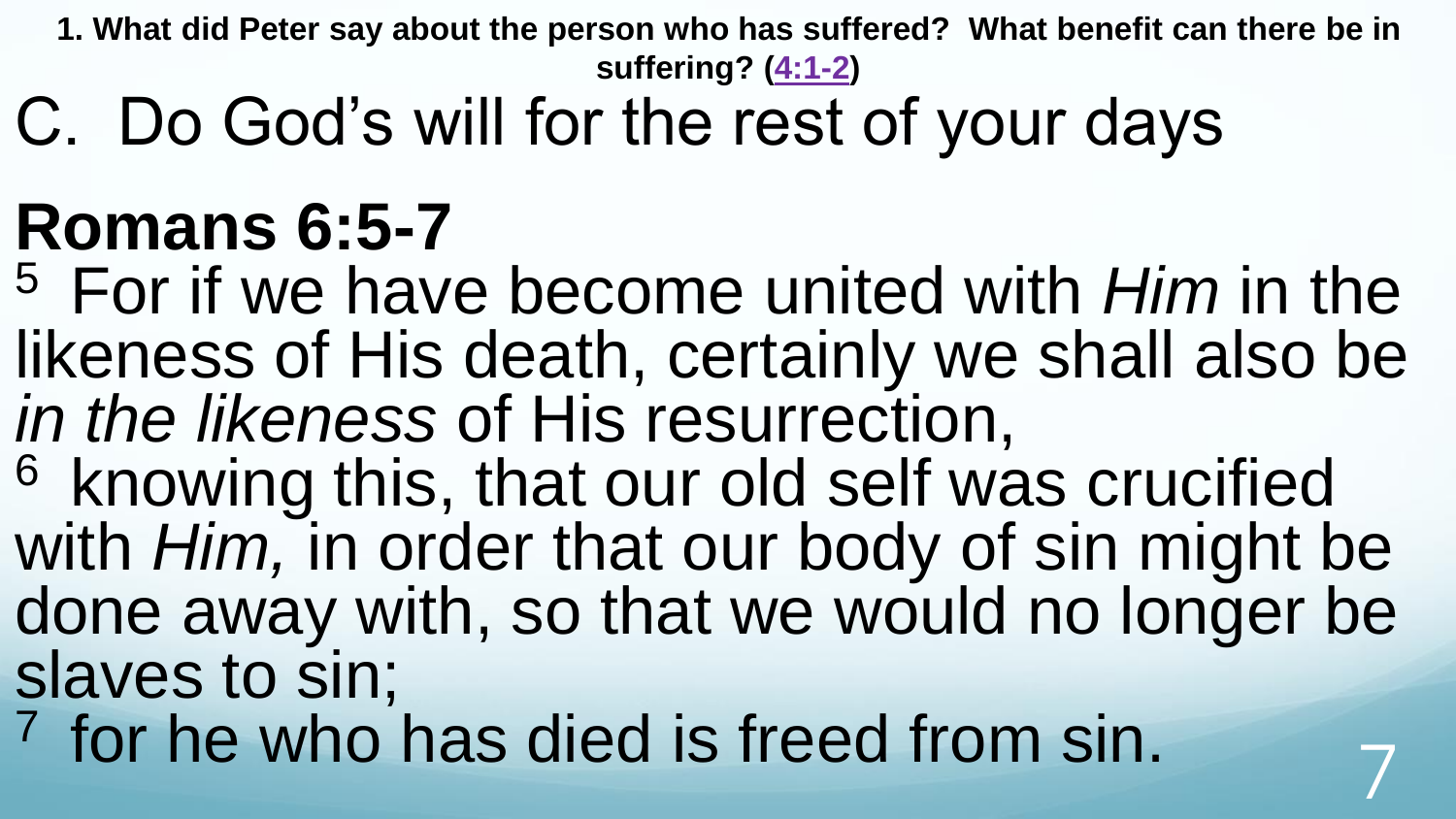**2. What did Peter's readers do in the past? ([4:3\)](http://www.crossbooks.com/verse.asp?ref=1Pe+4%3A3)**

### **1 Peter 4:3**

<sup>3</sup>For the time already **past** is sufficient *for you* to have **carried out the desire of the Gentiles**, having **pursued a course of sensuality, lusts, drunkenness, carousing, drinking parties and abominable idolatries.** 

# **They were living in sin before they obeyed the Gospel**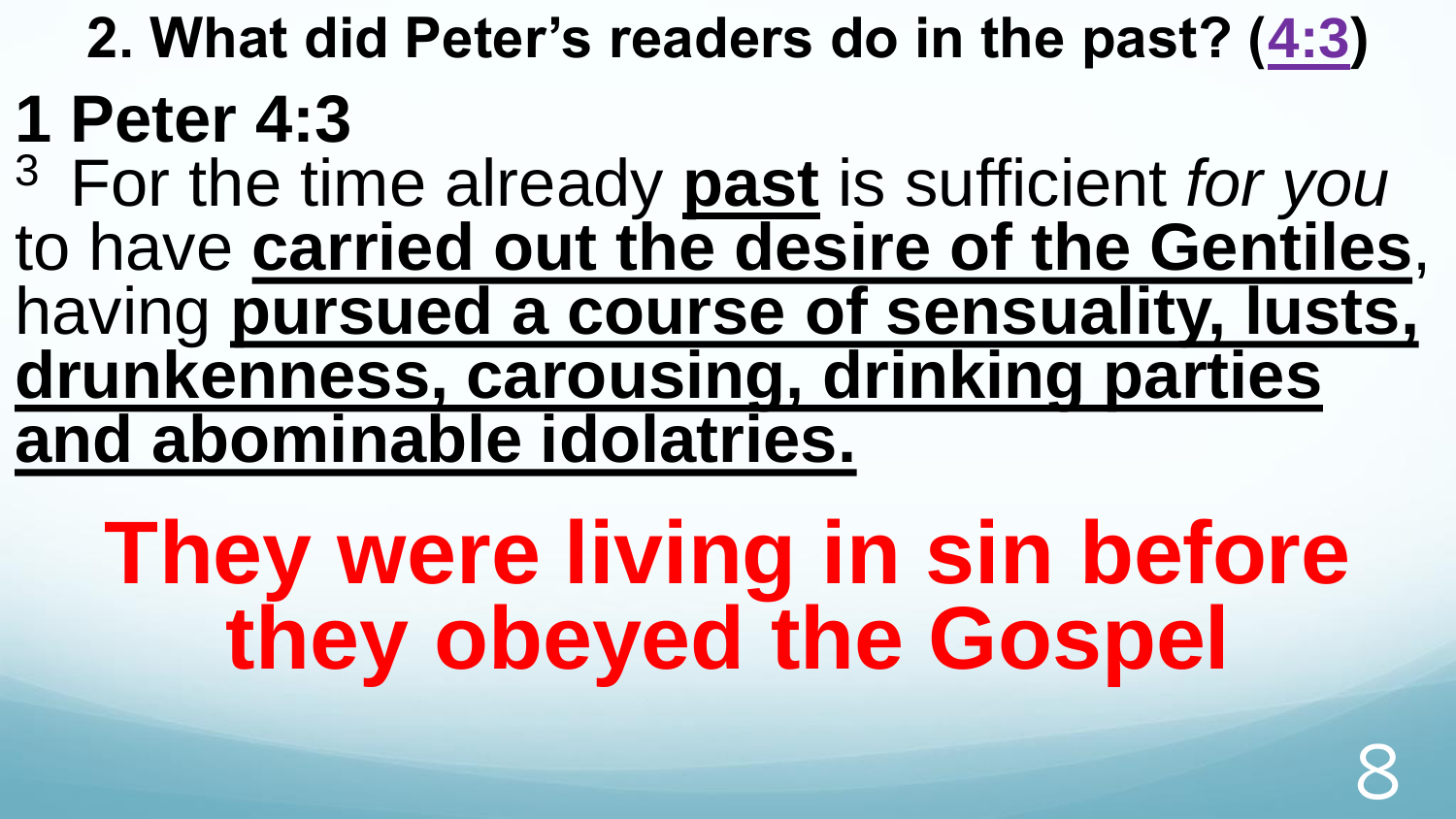**2. What did Peter's readers do in the past? ([4:3\)](http://www.crossbooks.com/verse.asp?ref=1Pe+4%3A3)** ἀσελγείαις, **licentiousness** 760.4

- ἐπιθυμίαις, **lusts** 1924.7
- οἰνοφλυγίαις, **wine drinking** 3495.1
- κώμοις, **revels** 2943.2
- πότοις, **drinkings** 4083.1
- ἀθεμίτοις εἰδωλολατρίαις. **Unhallowed** 111.1 **idolatries** 1485.3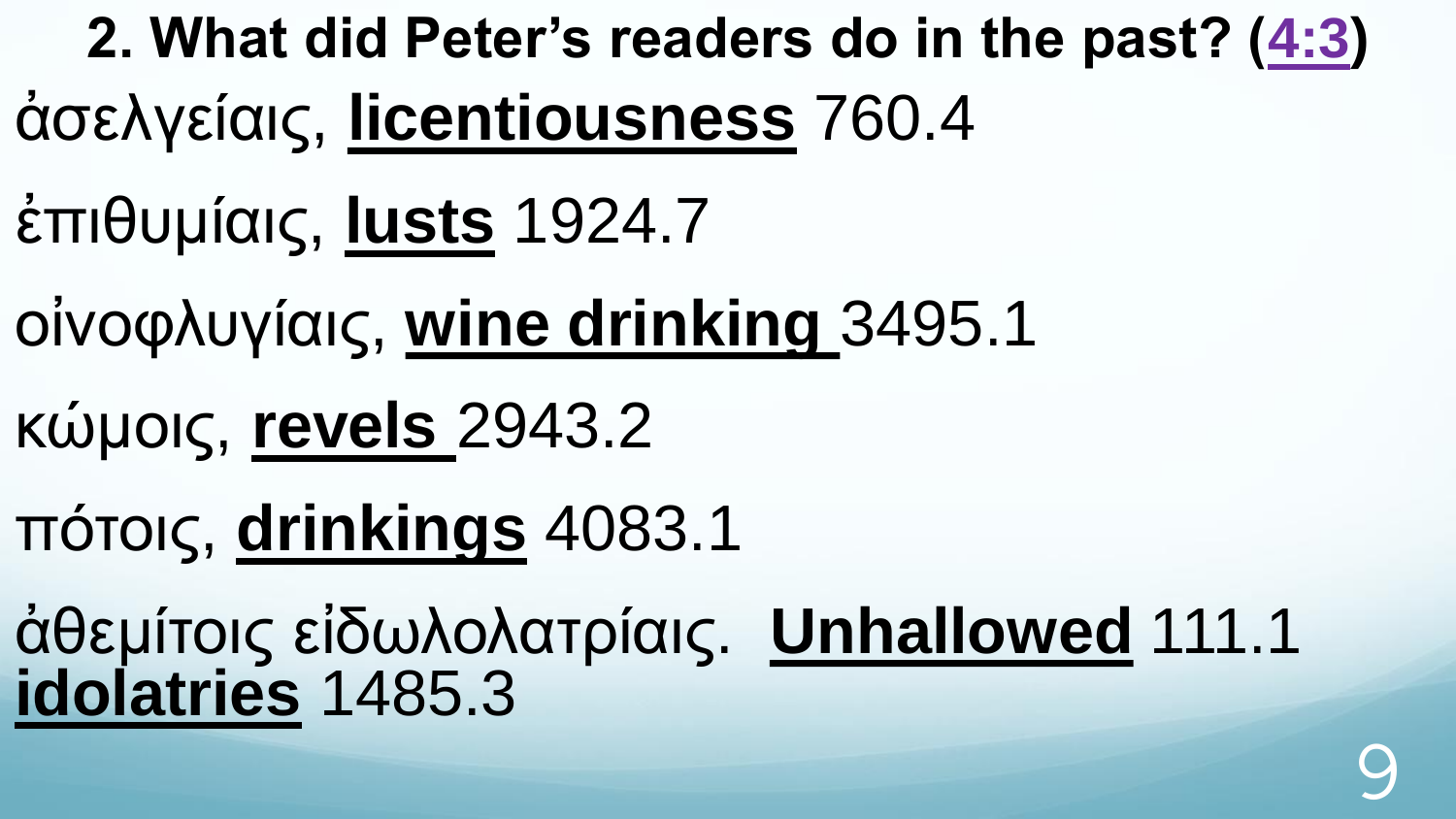**3. What did the pagans think was strange? ([4:4\)](http://www.crossbooks.com/verse.asp?ref=1Pe+4%3A4) 1 Peter 4:4**

<sup>4</sup> In *all* this, they are surprised that you do not run **with** *them* into the same excesses of dissipation, and **they malign** *you;*

Christians refuse to engage in sin with them.

They malign (to blaspheme, to slander or to speak evil of them) Christians who did not engage is sin.

10

This led to unjust persecution and suffering for righteousness' sake.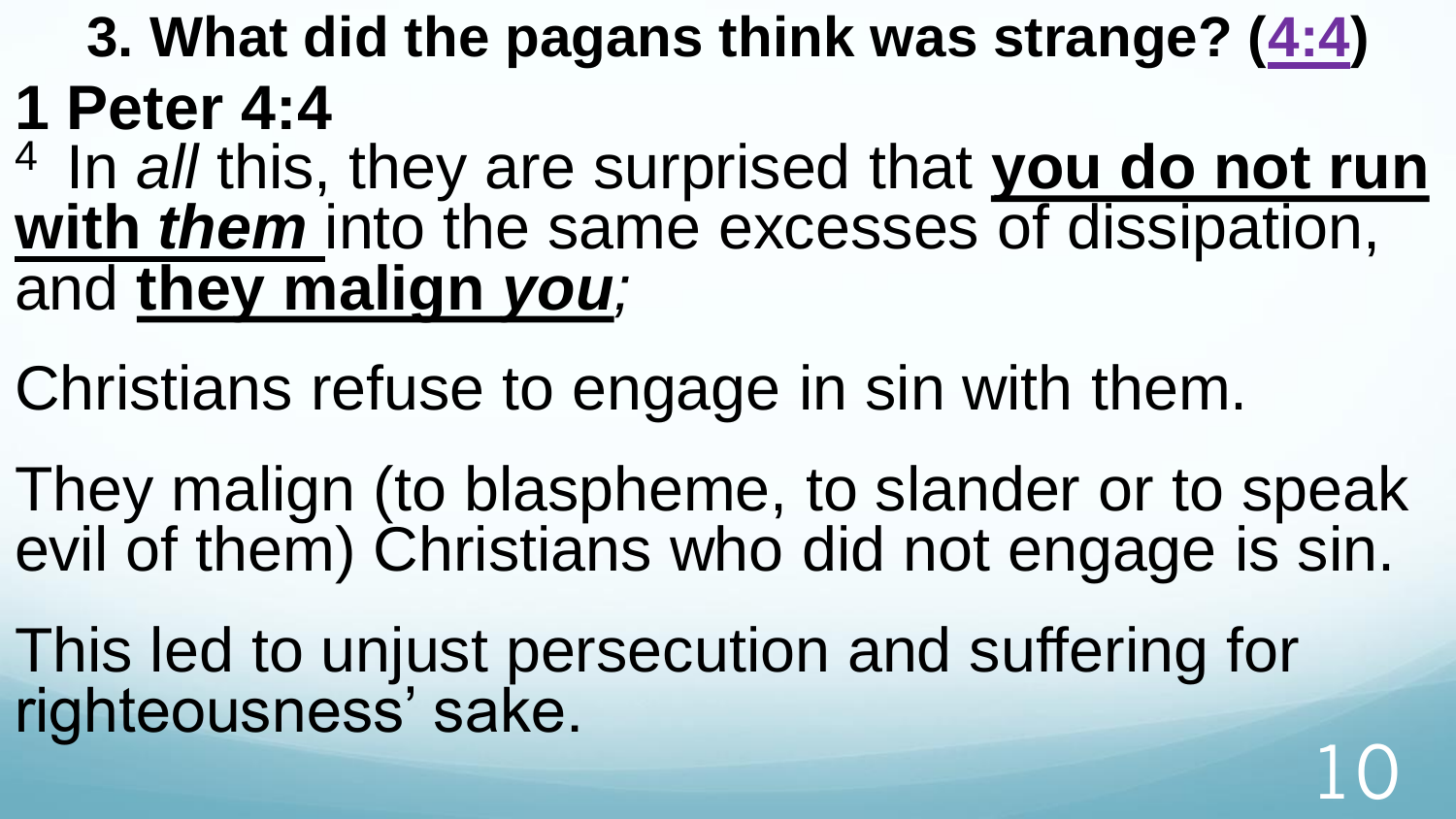**4. To whom did Peter say the pagans would have to give account? [\(4:5\)](http://www.crossbooks.com/verse.asp?ref=1Pe+4%3A5)**

#### **1 Peter 4:5**

<sup>5</sup> but they **will give account to Him** who is **ready to judge the living and the dead.** 

# **All men will give an account to God for their deeds.**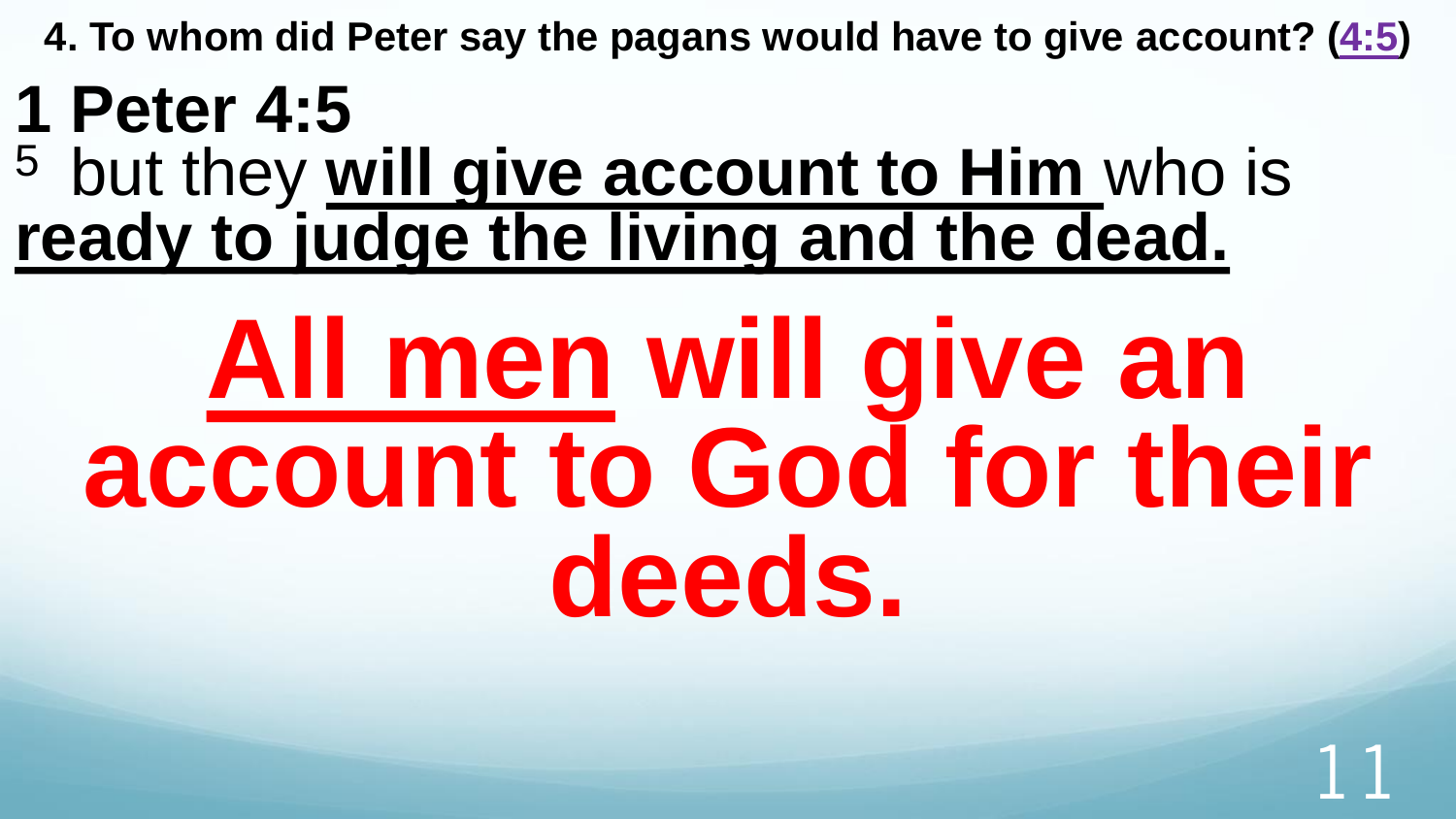**5. For what reason was the gospel preached? [\(4:6](http://www.crossbooks.com/verse.asp?ref=1Pe+4%3A6))**

#### **1 Peter 4:6**

<sup>6</sup> For the gospel has for this purpose been preached even to those who are dead, that though **they are judged in the flesh as men, they may live in the spirit according to** *the will of* **God**.

# **A. All men will be judged**

**B. Believers (live in the spirit) have the hope of Eternal Life** 12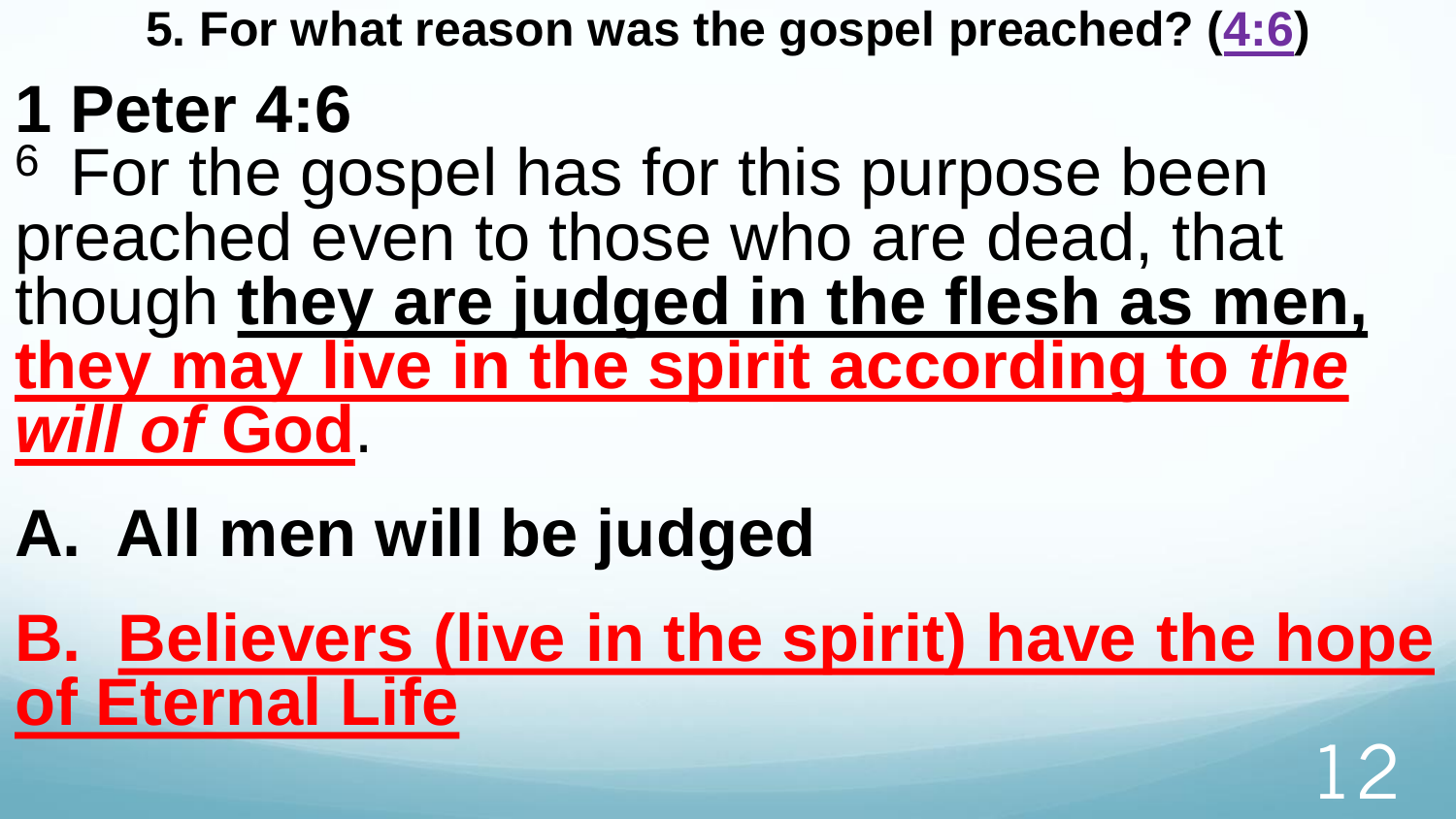**5. For what reason was the gospel preached? [\(4:6](http://www.crossbooks.com/verse.asp?ref=1Pe+4%3A6))**

#### **2 Corinthians 4:16-18**

- <sup>16</sup> Therefore we do not lose heart, but though our **outer man is decaying**, yet our **inner man is being renewed day by day**.
- <sup>17</sup> For momentary, light affliction is producing **for us an eternal weight of glory far beyond all comparison**,

 $18$  while we look not at the things which are seen, but at the things which are not seen; for **the things which are seen are temporal,** but the **things which are not seen are eternal**. 13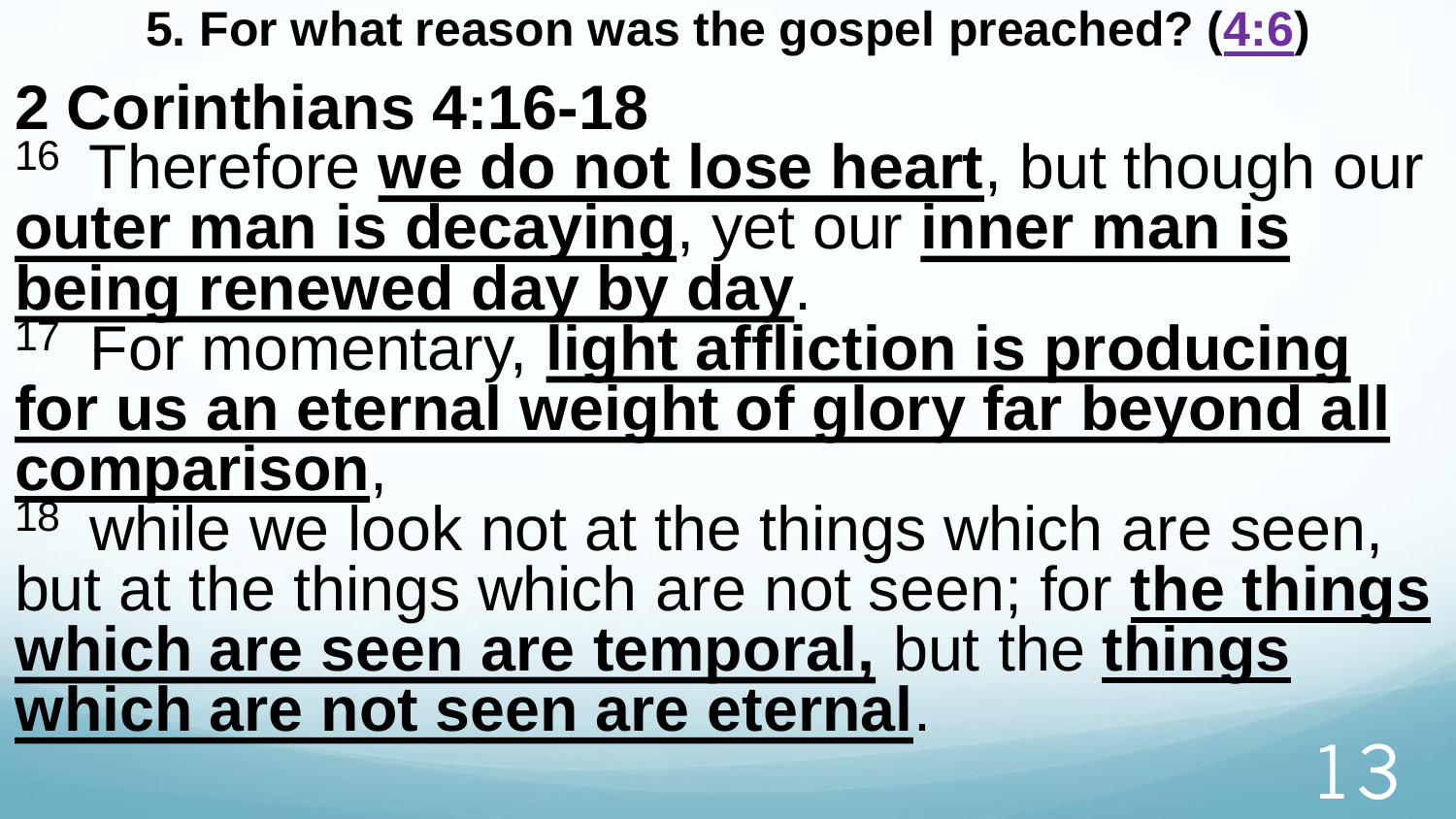**6. What did Peter instruct his readers to do since the end of all things was near? ([4:7\)](http://www.crossbooks.com/verse.asp?ref=1Pe+4%3A7)**

**1 Peter 4:7** <sup>7</sup>The **end of all things is near**; therefore, **be of sound judgment** and **sober** *spirit* **for the purpose of prayer**.

- A. **The end is near**
- B. **Be of sound judgment**
- C. **Be of sober spirit**

# **For the purpose of prayer**

**Believers are to live holy lives. Our time on earth is**  temporary. Jesus Christ will return some day.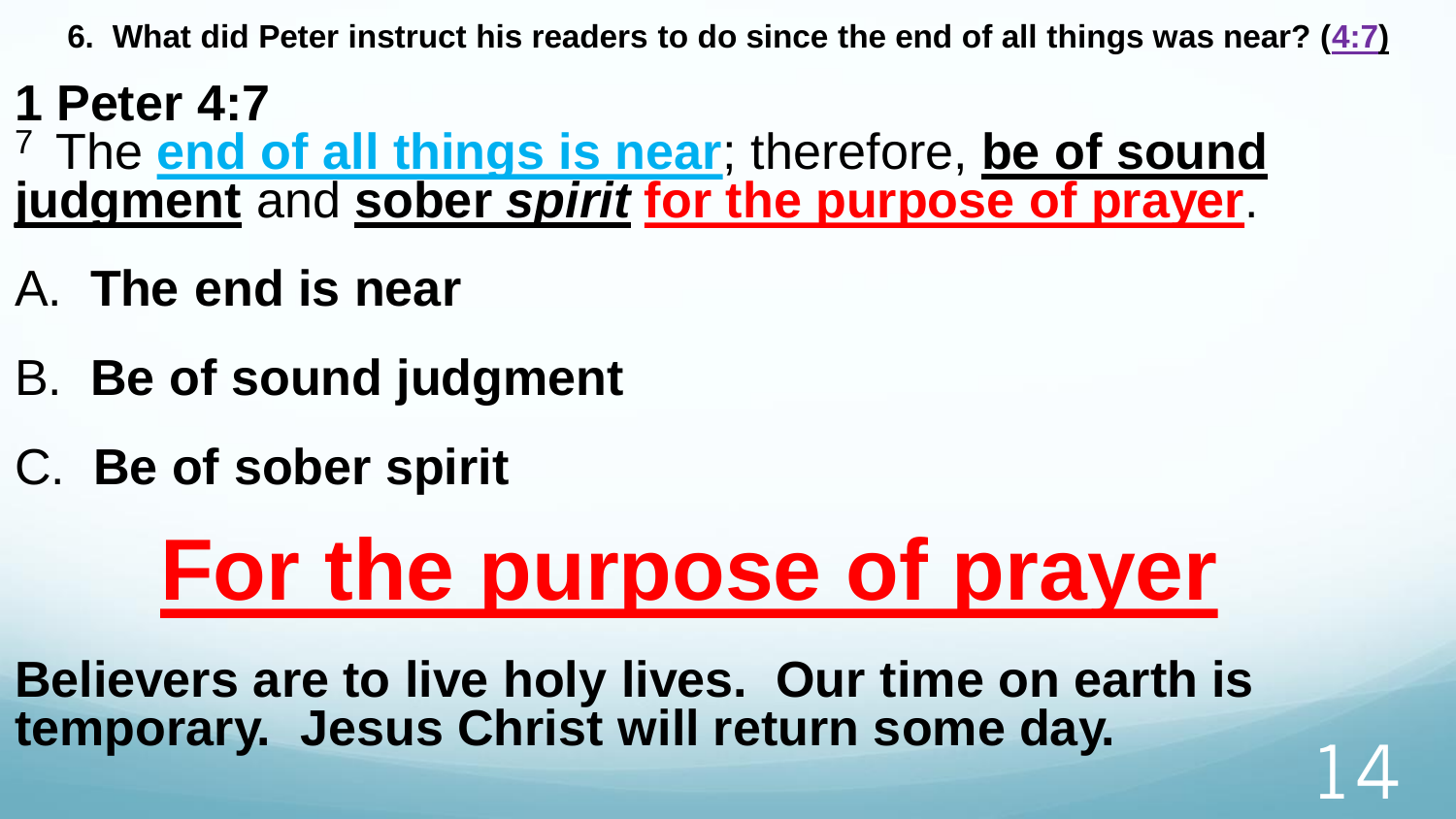**6. What did Peter instruct his readers to do since the end of all things was near? ([4:7\)](http://www.crossbooks.com/verse.asp?ref=1Pe+4%3A7)**

### **1 Corinthians 1:7-8**

 $7$  so that you are not lacking in any gift, awaiting eagerly the revelation of our Lord Jesus Christ, <sup>8</sup> who will also confirm you to the end, blameless in the day of our Lord Jesus Christ.

#### **1 John 2:28**

<sup>28</sup> Now, little children, abide in Him, so that when He appears, we may have confidence and not shrink away from Him in shame at His coming.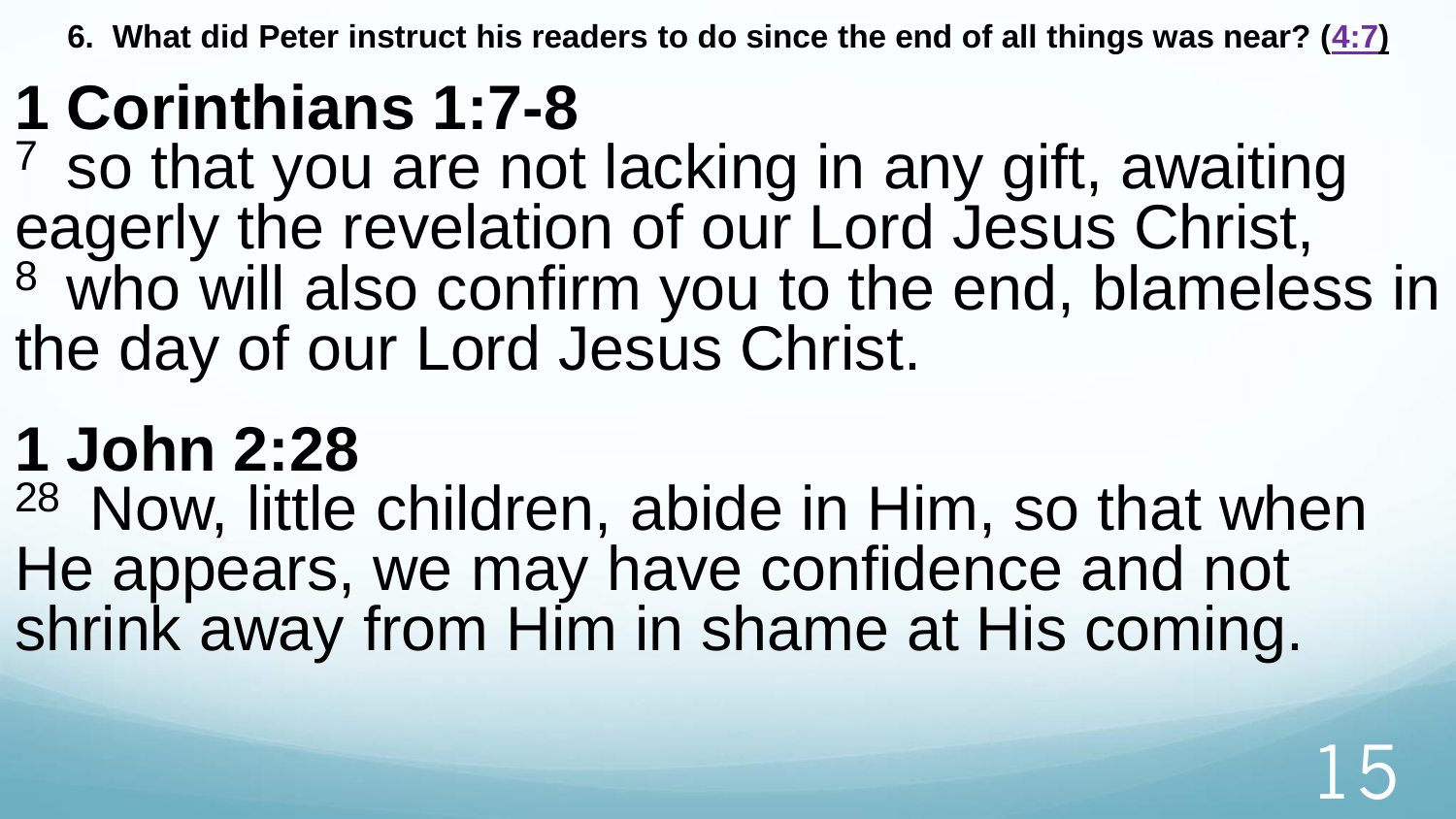**7. How did Peter encourage his audience to love each other? ([4:8-9](http://www.crossbooks.com/verse.asp?ref=1Pe+4%3A8-9))**

#### **1 Peter 4:8-9**

- <sup>8</sup>Above all, **keep fervent in your love for one another**, because **love covers a multitude of**
- **sins**.
- <sup>9</sup> Be hospitable to one another without **complaint.**
- **A. Keep fervent in your love for one another**
- **B. Be hospitable to one another without complaint** 16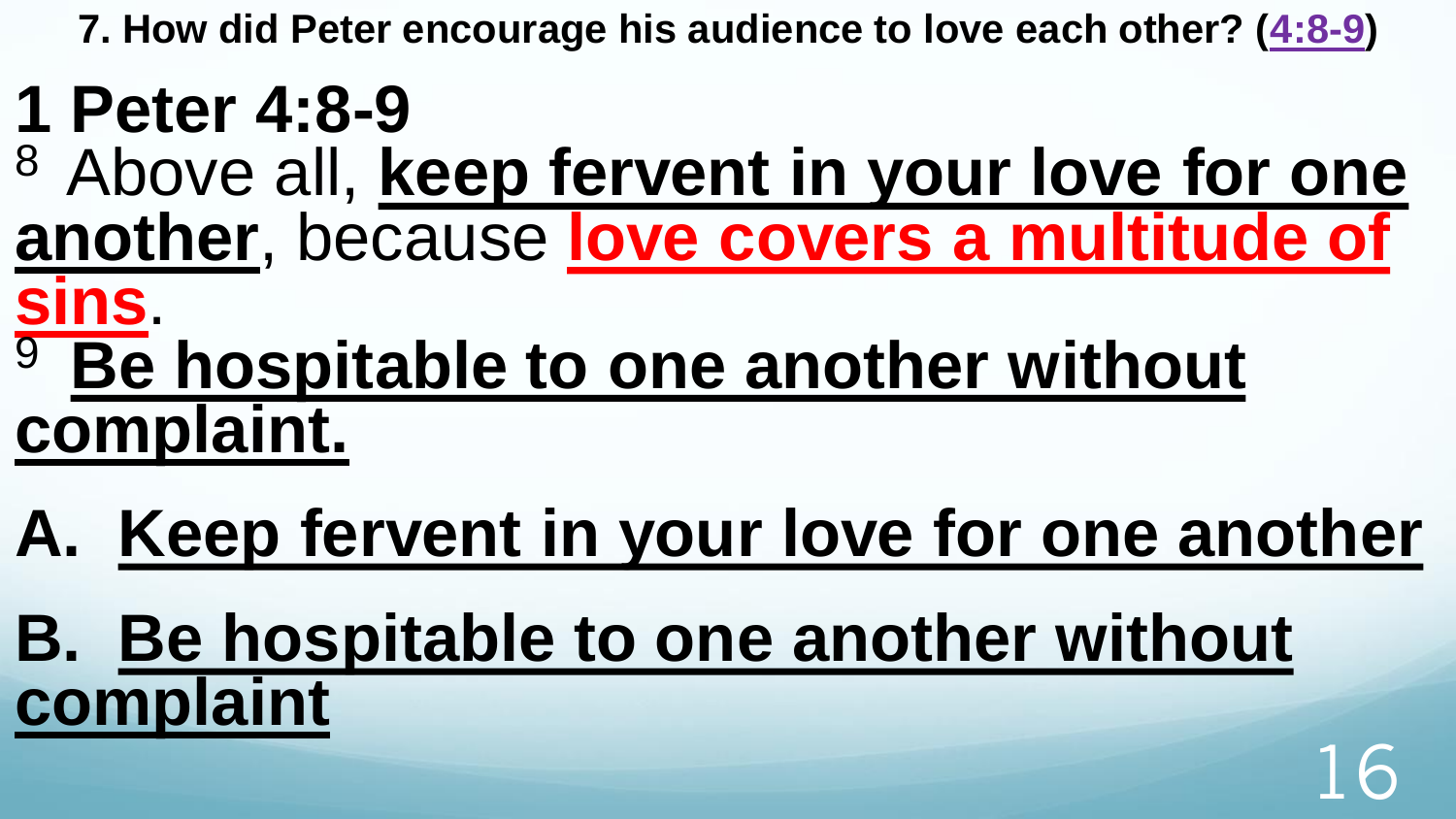**7. How did Peter encourage his audience to love each other? ([4:8-9](http://www.crossbooks.com/verse.asp?ref=1Pe+4%3A8-9))**

## **Fervent love covers a multitude of sins.**

- A. We are not hating and sinning.
- B. We are living with a forgiving spirit.
- C. We are forgiving others and not living with a sinful and unforgiving spirit.
- D. We may influence those who do evil toward us and lead them to Christ.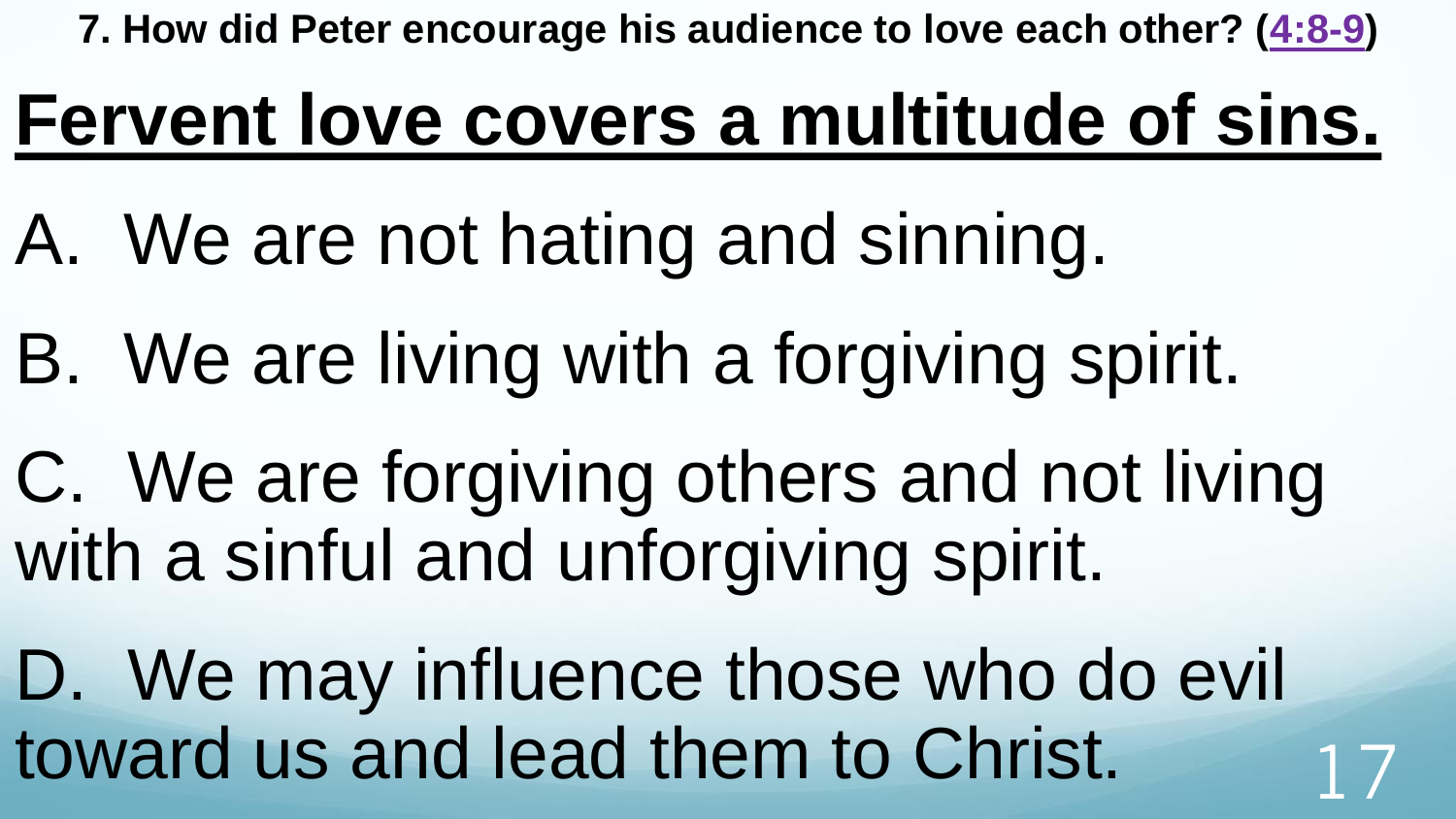**7. How did Peter encourage his audience to love each other? ([4:8-9](http://www.crossbooks.com/verse.asp?ref=1Pe+4%3A8-9))**

#### **E. We show hospitality and we do it cheerfully.**

The command to **be hospitable** (literally, "to love strangers") takes that **love** beyond the circle of Christians' friends to other believers they do not even know

#### **Hebrews 13:2**

<sup>2</sup> Do not neglect to show hospitality to strangers, for by this some have entertained angels without knowing it.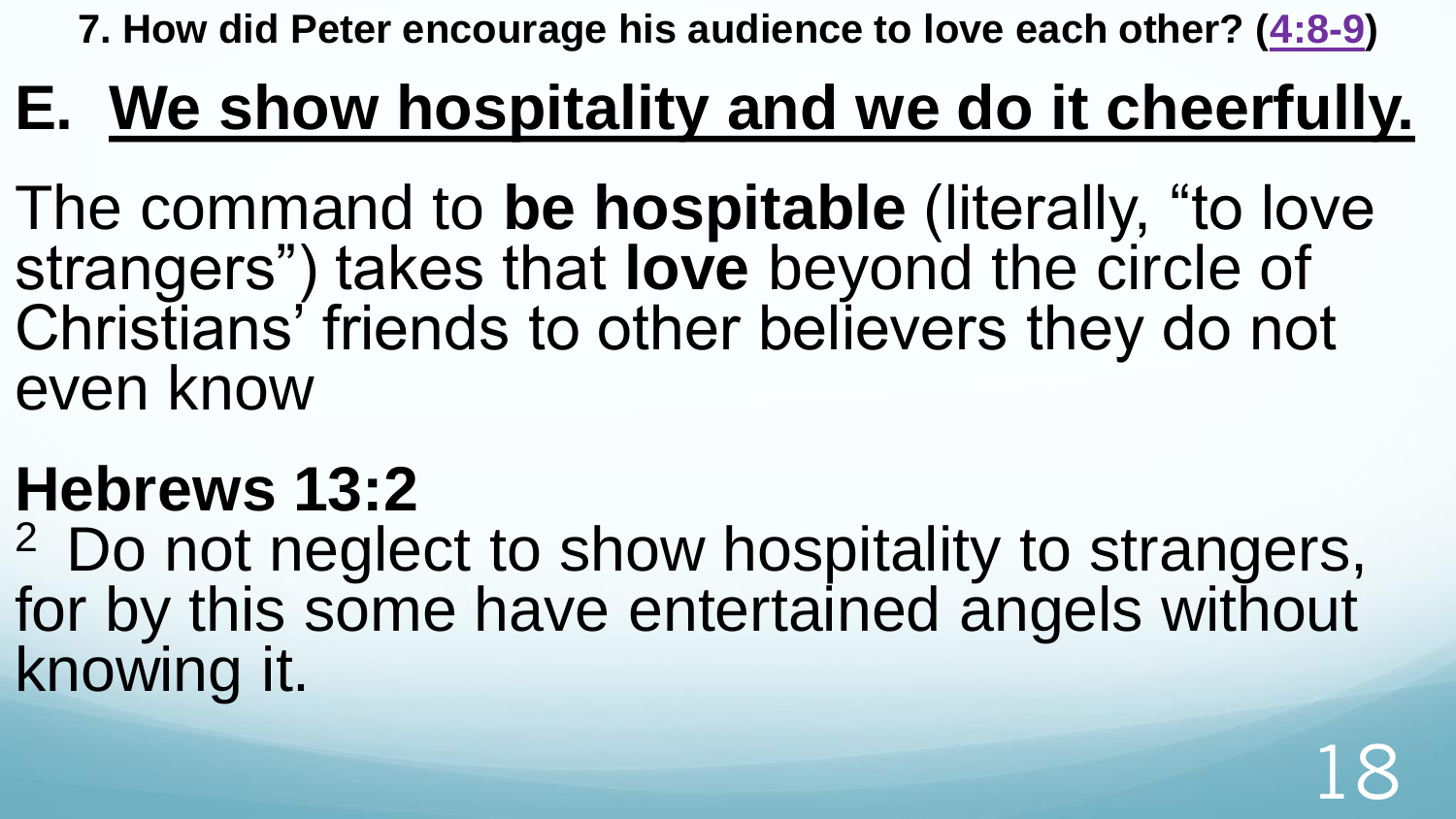- **8. How were Peter's readers to use their gifts? ([4:10\)](http://www.crossbooks.com/verse.asp?ref=1Pe+4%3A10) 1 Peter 4:10**
- <sup>10</sup>As each one has received a *special* gift, **employ it in serving one another as good stewards of the manifold grace of God.**

# **Serve and minister to one another**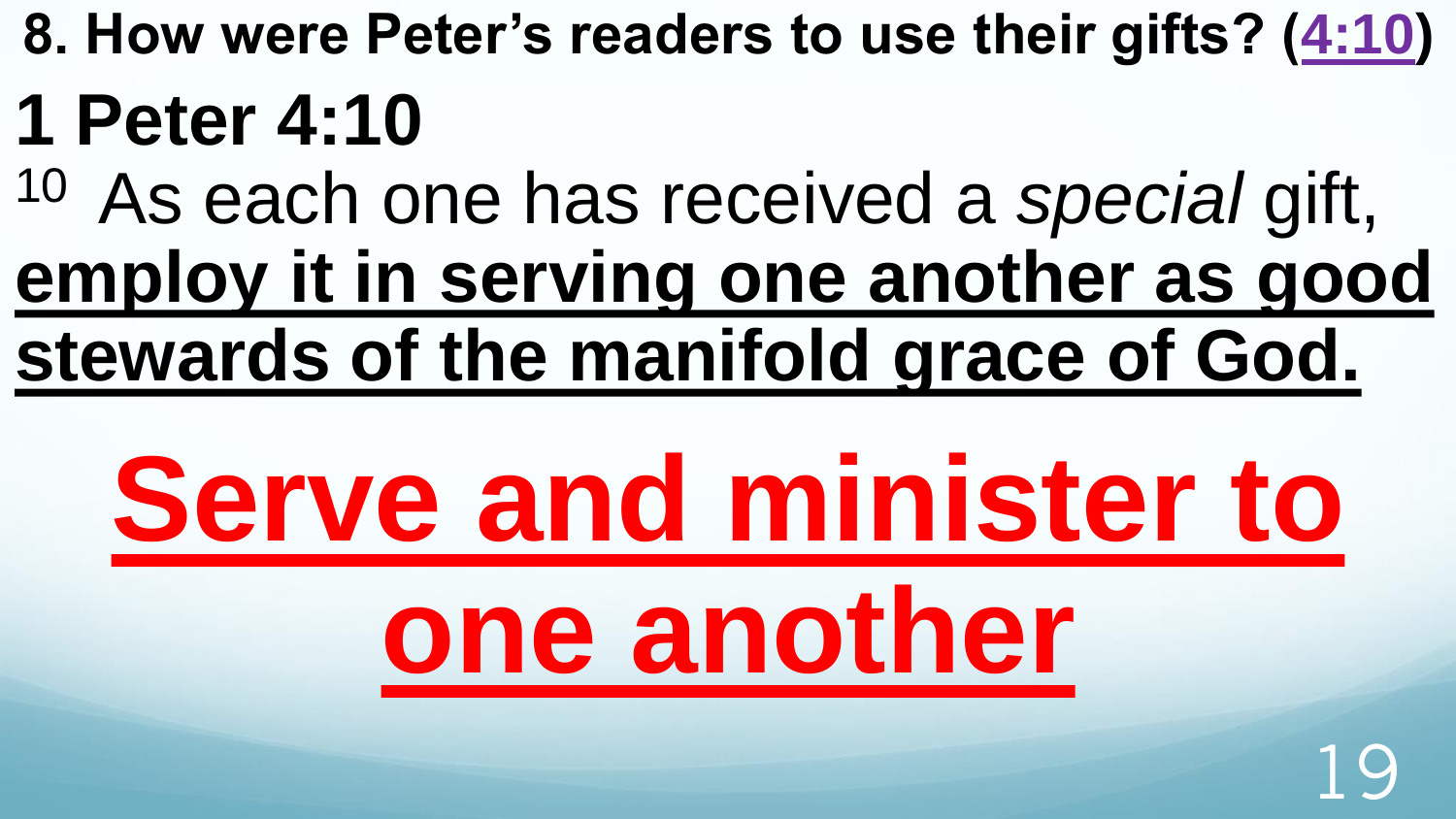**8. How were Peter's readers to use their gifts? ([4:10\)](http://www.crossbooks.com/verse.asp?ref=1Pe+4%3A10)** 

## **A. Believers are to serve by speaking the Word of God.**

This would include gifts as teaching, preaching, encouraging one another, prophesy (In the early church) and the other gifts that involve proclaiming the Word of God.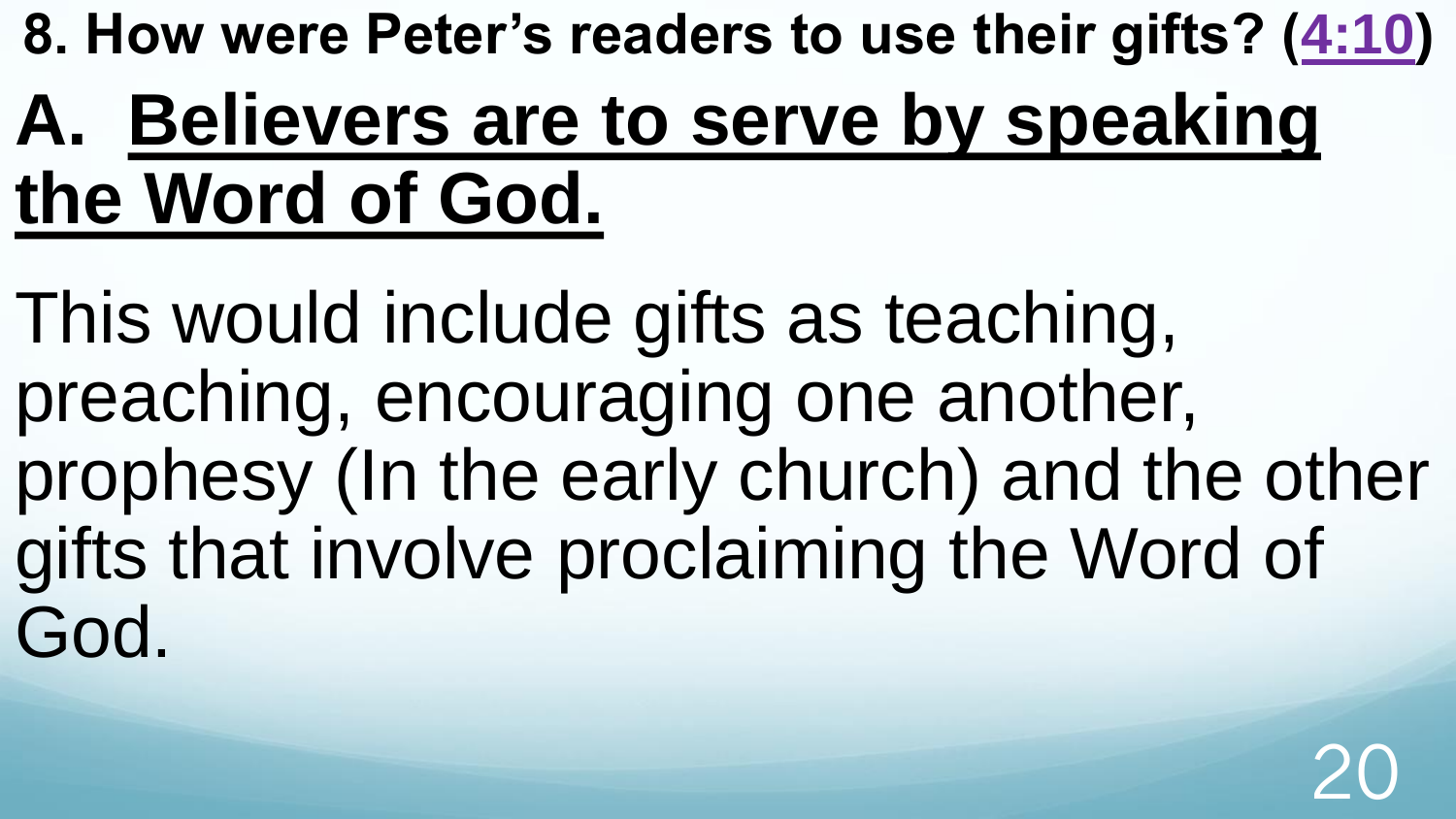#### **8. How were Peter's readers to use their gifts? ([4:10\)](http://www.crossbooks.com/verse.asp?ref=1Pe+4%3A10) Ephesians 4:11-13**

<sup>11</sup> And He gave some *as* apostles, and some *as* prophets, and some *as* evangelists, and some *as* pastors and teachers, <sup>12</sup> for the equipping of the saints for the work of service, to the

building up of the body of Christ;

 $13$  until we all attain to the unity of the faith, and of the knowledge of the Son of God, to a mature man, to the measure of the stature which belongs to the fullness of Christ.

#### **2 Timothy 4:2**

<sup>2</sup> preach the word; be ready in season and out of season; reprove, rebuke, exhort, with great patience and instruction.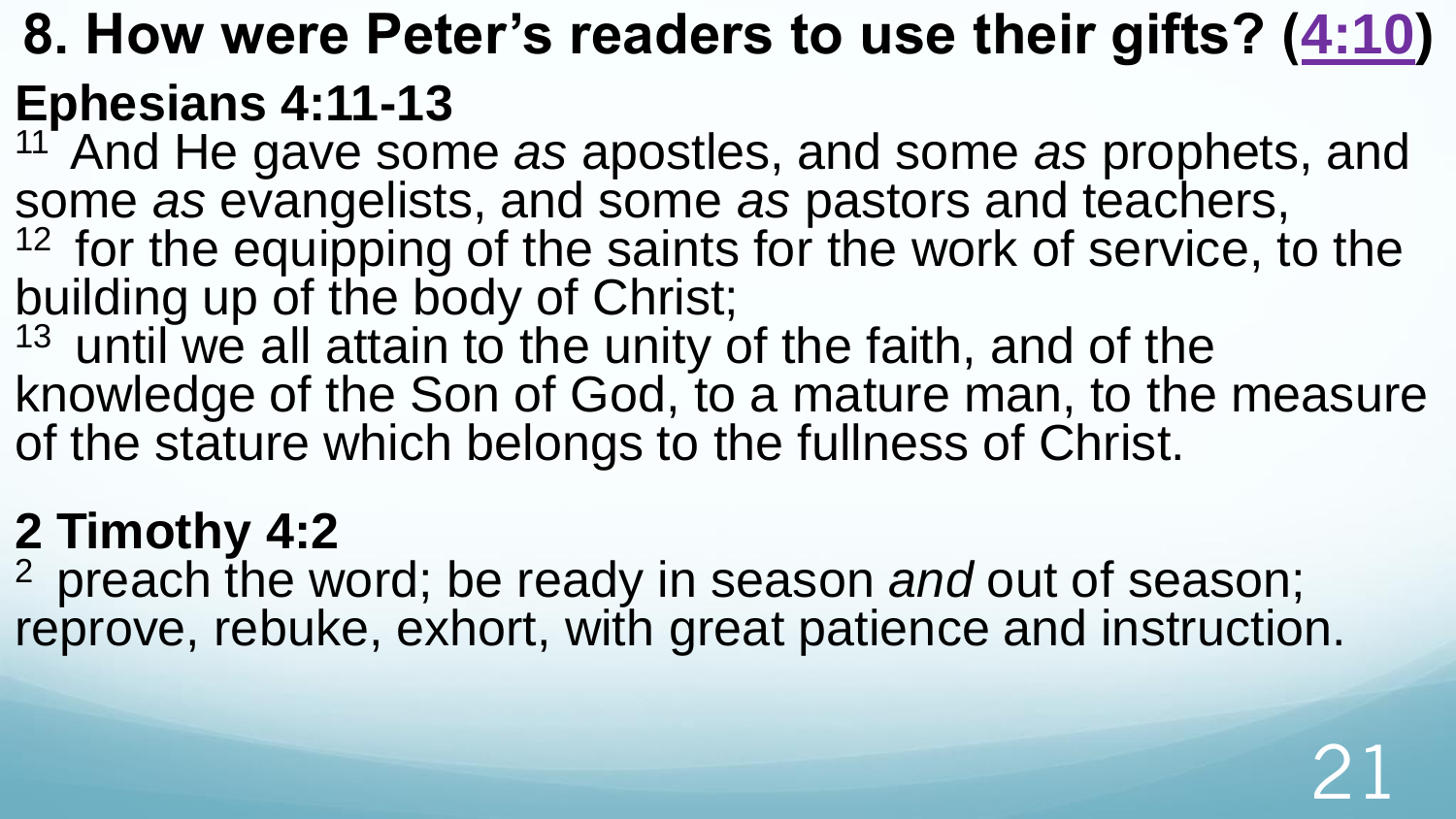#### **8. How were Peter's readers to use their gifts? ([4:10\)](http://www.crossbooks.com/verse.asp?ref=1Pe+4%3A10) B. Believers are to serve by ministering.**

This includes such gifts as hospitality, visiting, mercy, giving, and the other gifts of ministering to people. We minister knowing that our strength and ability is from God.

#### **Galatians 6:10**

<sup>10</sup> So then, while we have opportunity, let us do good to all people, and especially to those who are of the household of the faith.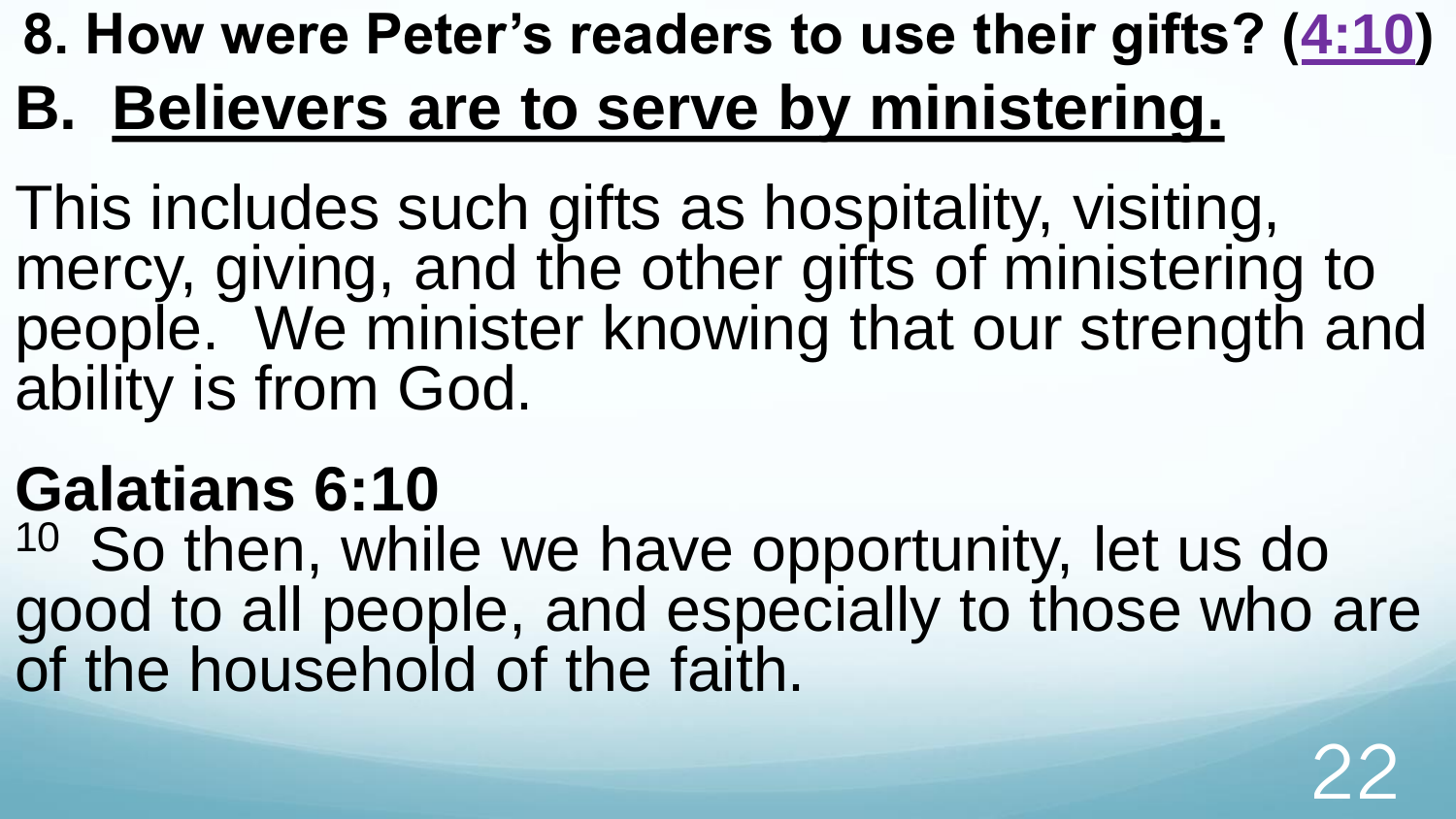#### **9. How were these believers to speak and serve? ([4:11](http://www.crossbooks.com/verse.asp?ref=1Pe+4%3A11)) 1 Peter 4:11**

<sup>11</sup>Whoever speaks, *is to do so* **as one who is speaking the utterances of God**; whoever **serves** *is to do so* **as one who is serving by the strength which God supplies**; so that in all things **God may be glorified through Jesus Christ**, to whom belongs the glory and dominion forever and ever. Amen.

- A. Speaking the utterances of God
- B. Serving by the strength which God supplies.

### **God may be glorified through Jesus Christ**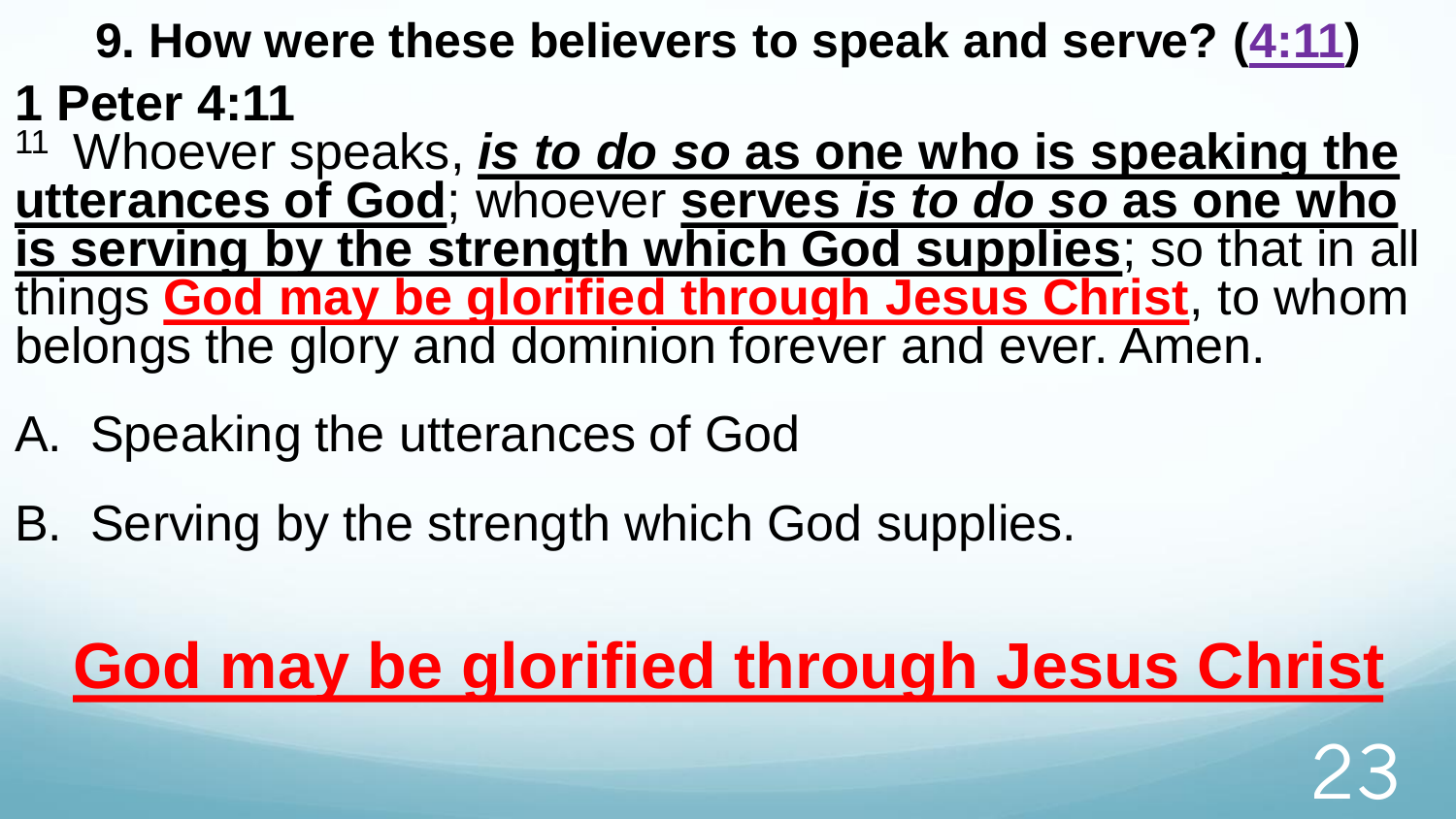**9. How were these believers to speak and serve? ([4:11](http://www.crossbooks.com/verse.asp?ref=1Pe+4%3A11))** 

# **1 Corinthians 10:31**

<sup>31</sup>Whether, then, you eat or drink or whatever you do, do all to the glory of God.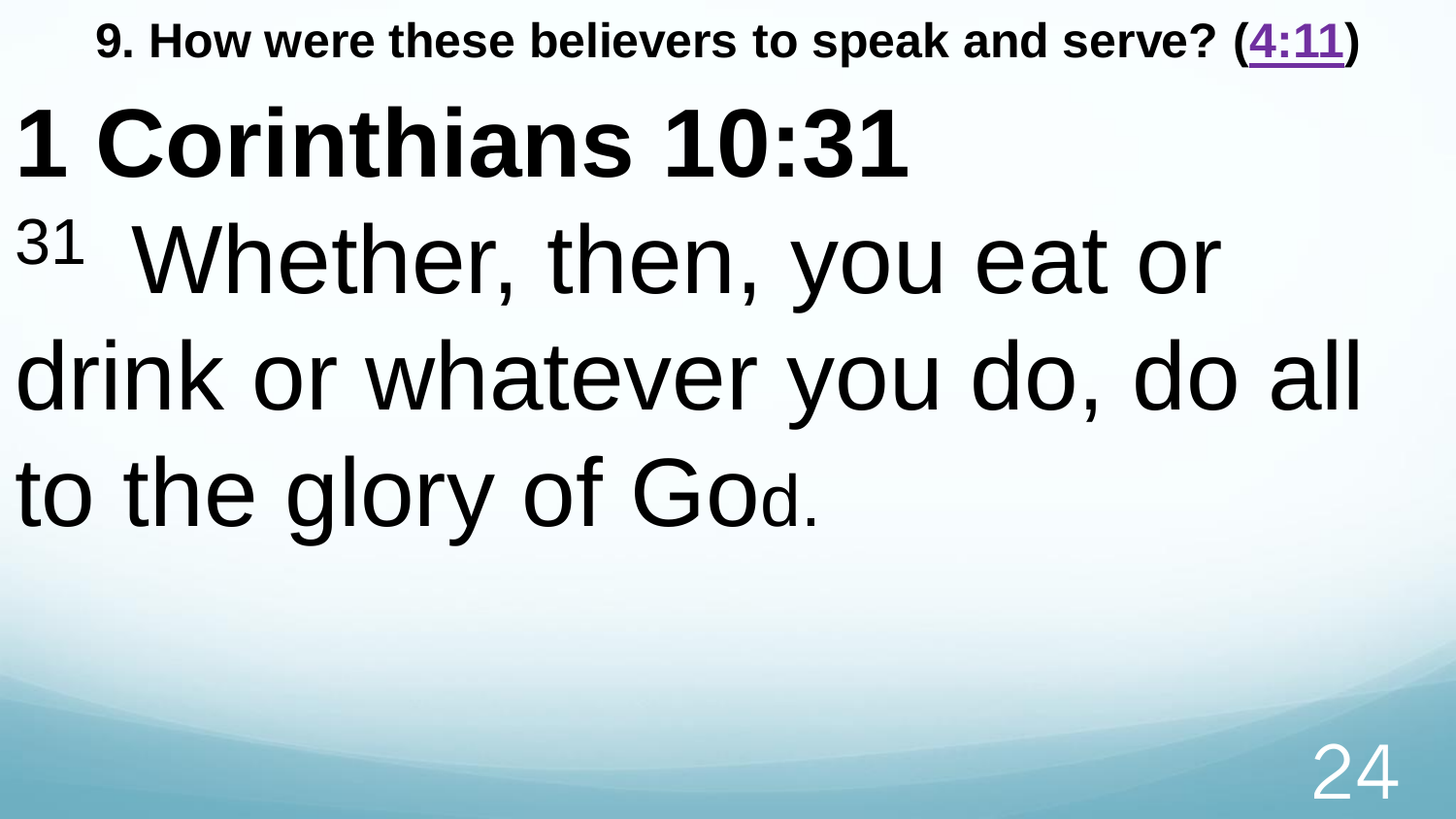**10. By what were Peter's readers not to be surprised? ([4:12\)](http://www.crossbooks.com/verse.asp?ref=1Pe+4%3A12)**

#### **1 Peter 4:12**

- <sup>12</sup> Beloved, do not be **surprised at the fiery ordeal among you**, which **comes upon you for your testing**, as though some strange thing were happening to you;
- A. The Gospel will be offensive to many
- B. Christians will endure trials (testing) and persecution for the Gospel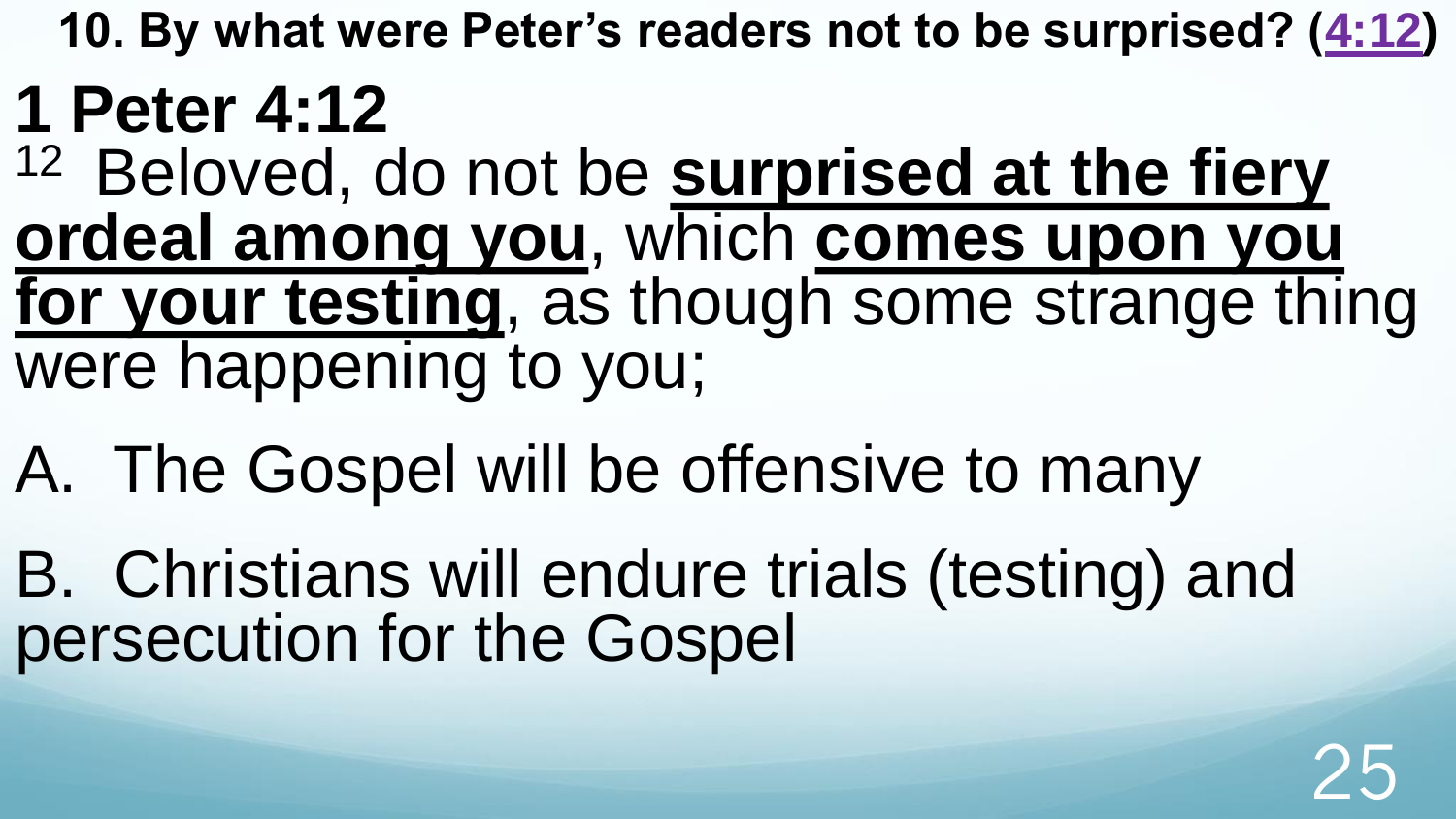**10. By what were Peter's readers not to be surprised? ([4:12\)](http://www.crossbooks.com/verse.asp?ref=1Pe+4%3A12)**

- A. Trials and persecution measures the strength of our faith.
- B. Trials and persecution shows that our trust is in God and teaches us to depend upon Him.
- C. Trials and persecution strengthens our patience and endurance.
- D. Trials and persecution shows others our faith and may attract them to Christ.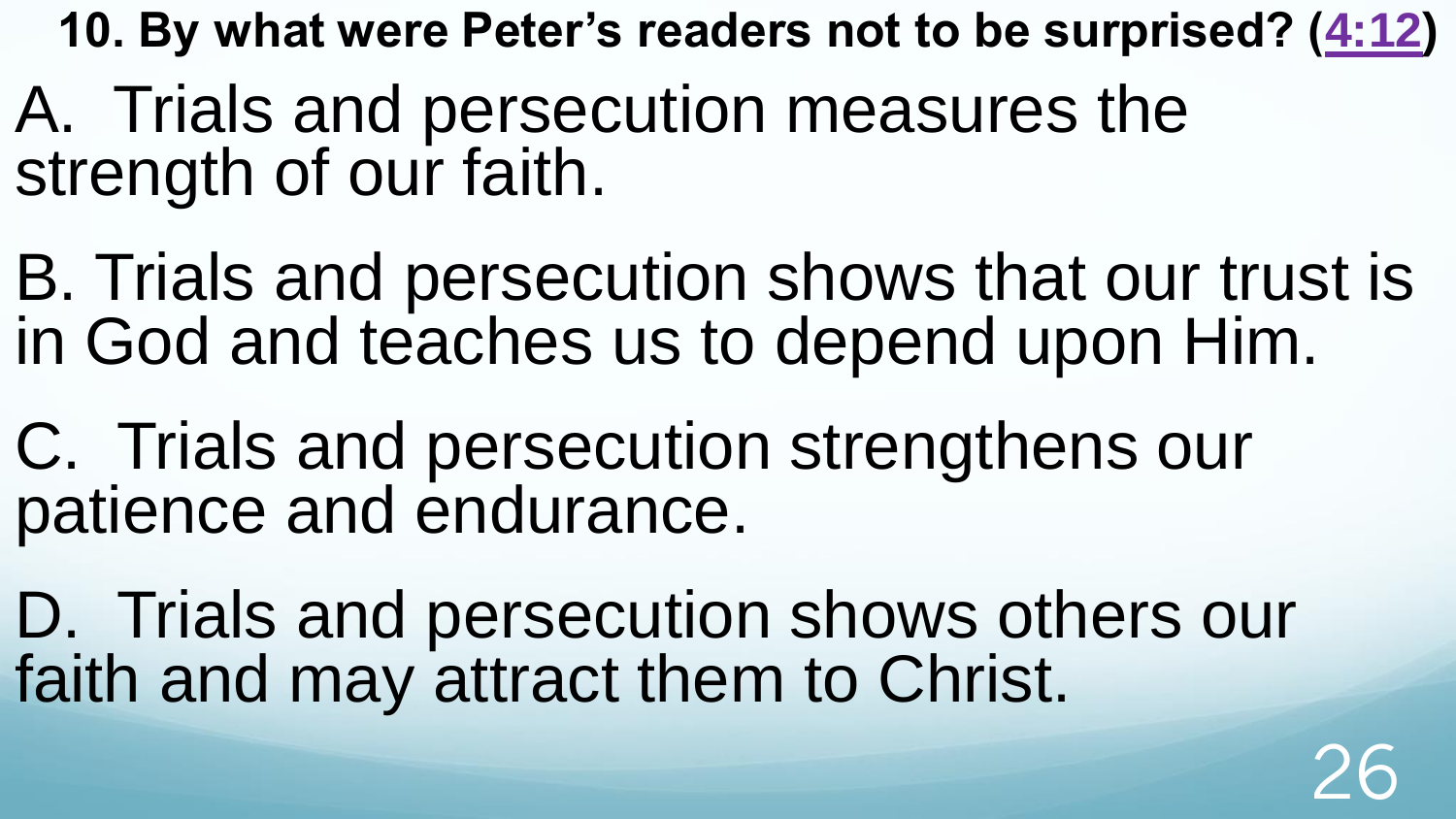**11. What would participating in Christ's suffering prepare these believers for? [\(4:13\)](http://www.crossbooks.com/verse.asp?ref=1Pe+4%3A13)**

#### **1 Peter 4:13**

<sup>13</sup> but to the degree that you share the sufferings **of Christ, keep on rejoicing**, so that also **at the revelation of His glory you may rejoice with exultation.** 

A. When we suffer, we are sharing in Christ's suffering.

B. It is a privilege to suffer for the cause of Christ and a great joy and rejoicing is persecution.

27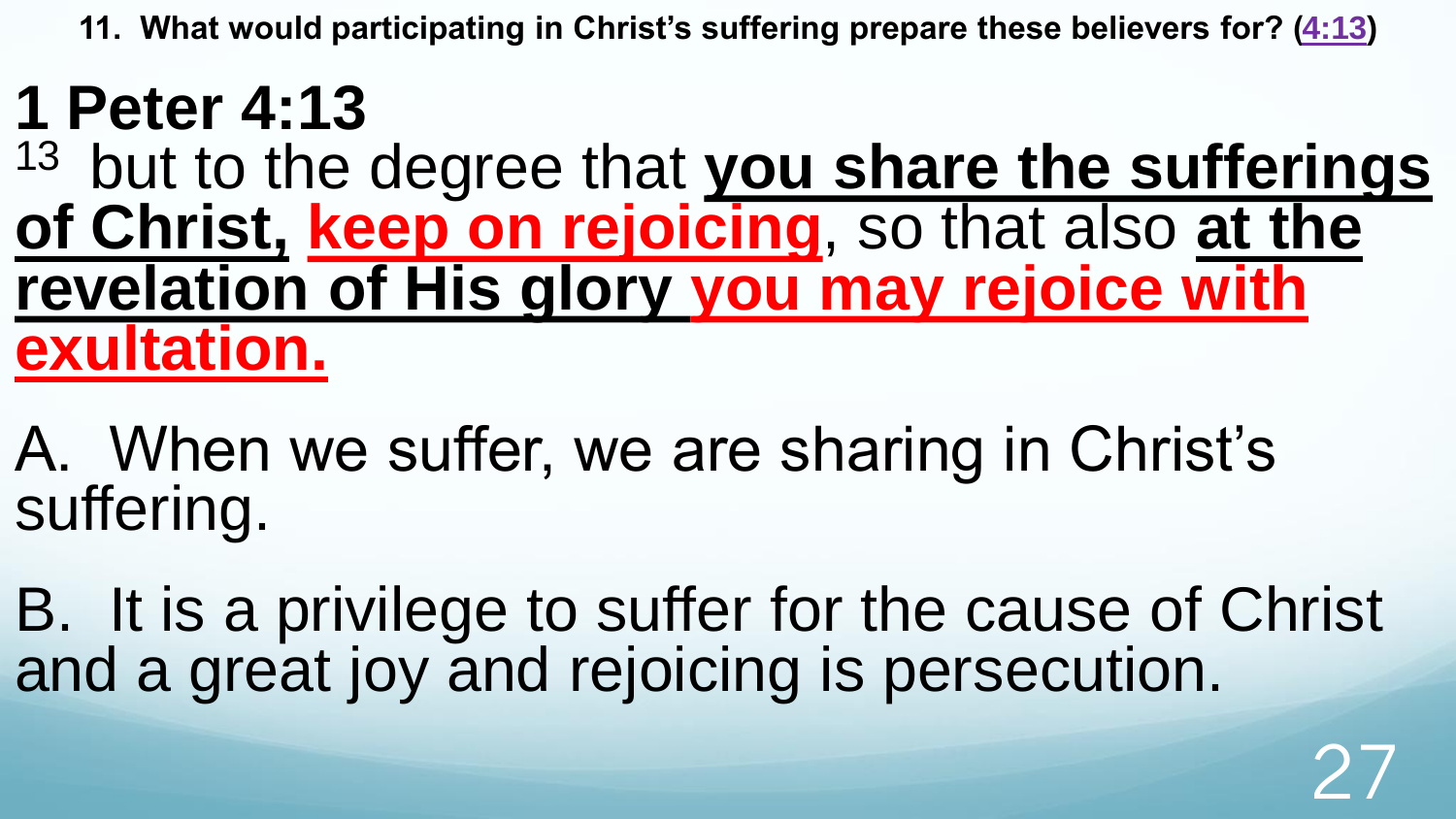**11. What would participating in Christ's suffering prepare these believers for? [\(4:13\)](http://www.crossbooks.com/verse.asp?ref=1Pe+4%3A13)**

C. When we suffer, we shall be rewarded when Christ returns in glory.

#### **Romans 8:16-17**

- 16 The Spirit Himself testifies with our spirit that we are children of God,
- 17 and if children, heirs also, heirs of God and fellow heirs with Christ, if indeed we suffer with Him so that we may also be glorified with Him.

28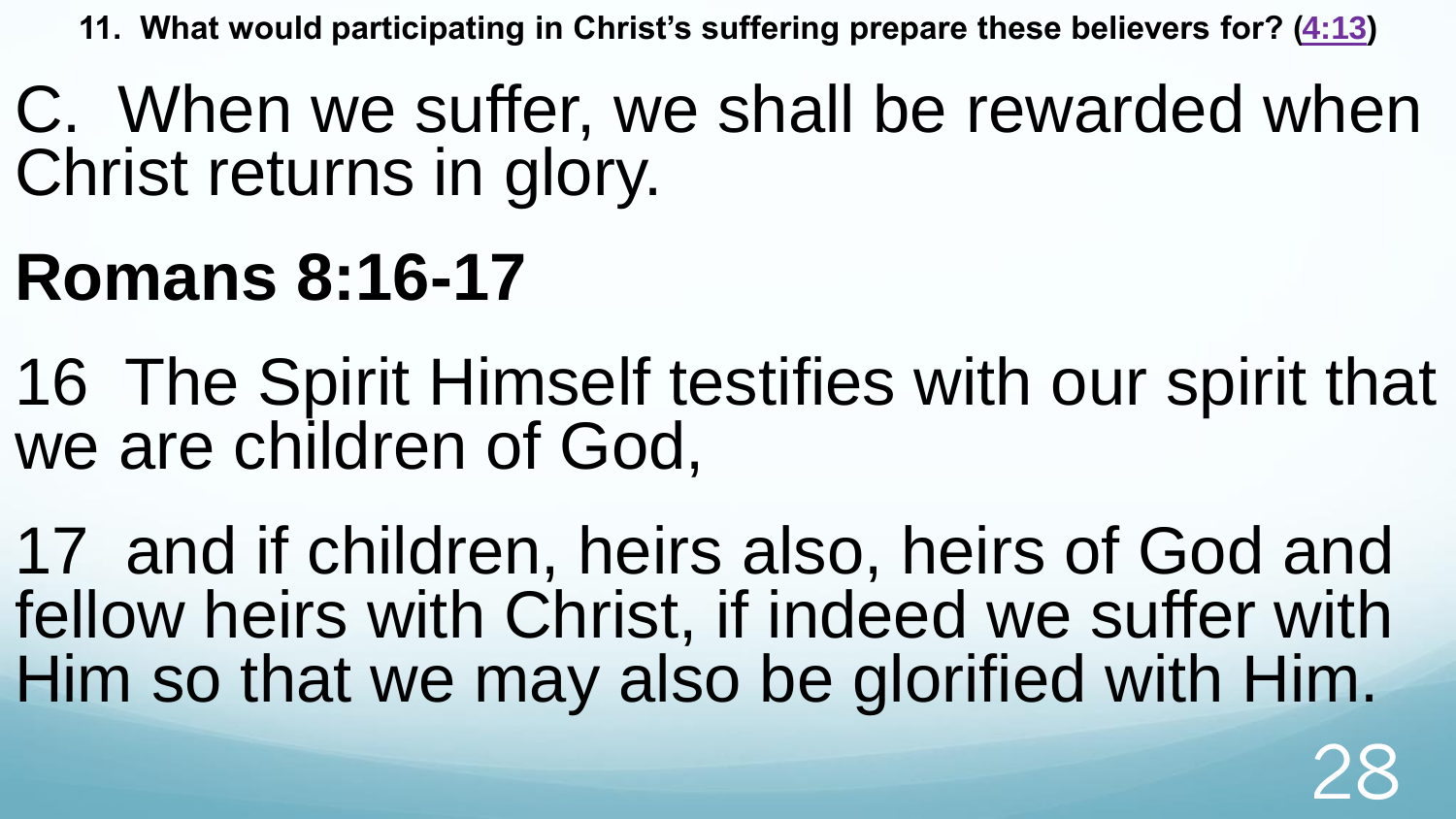**12. Under what circumstance did Peter tell these believers they would be blessed? ([4:14](http://www.crossbooks.com/verse.asp?ref=1Pe+4%3A14))** 

## **1 Peter 4:14**

# <sup>14</sup> If you are reviled for the name of

# **Christ**, **you are blessed**, because the Spirit

of glory and of God rests on you.

# **You are blessed when you are reviled for the name of Jesus Christ.**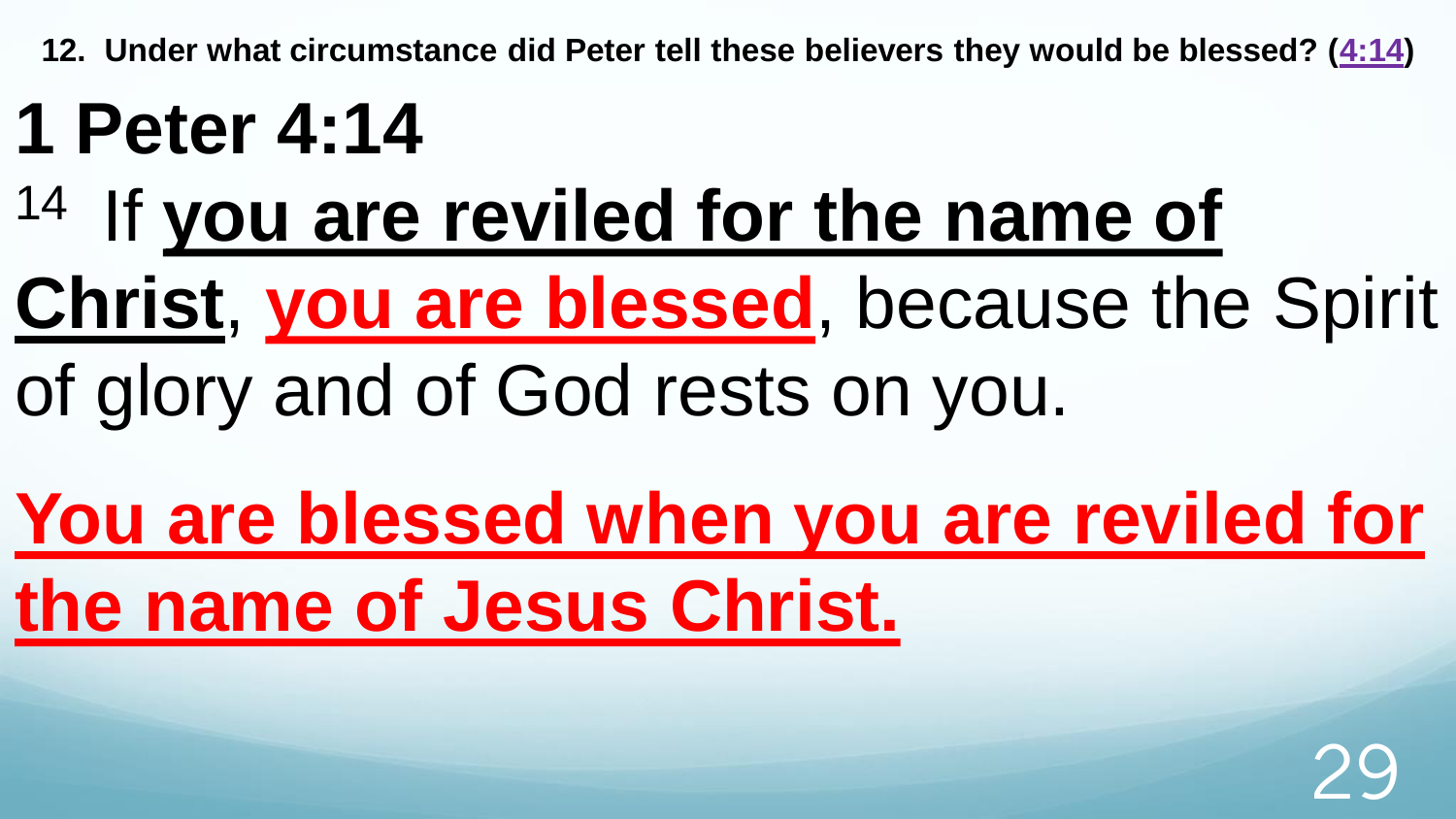**12. Under what circumstance did Peter tell these believers they would be blessed? ([4:14](http://www.crossbooks.com/verse.asp?ref=1Pe+4%3A14))** 

**Acts 7:55-60** 

<sup>55</sup> But being full of the Holy Spirit, he gazed intently into heaven and saw the glory of God, and Jesus standing at the right hand of God;

<sup>56</sup> and he said, "Behold, I see the heavens opened up and the Son of Man standing at the right hand of God."

<sup>57</sup> But they cried out with a loud voice, and covered their ears and rushed at him with one impulse.

<sup>58</sup>When they had driven him out of the city, they *began* stoning *him;* and the witnesses laid aside their robes at the feet of a young man named Saul.

<sup>59</sup>They went on stoning **Stephen** as he called on *the Lord* and said, "Lord Jesus, receive my spirit!"

<sup>60</sup> Then falling on his knees, he cried out with a loud voice, "Lord, do not hold this sin against them!" Having said this, he fell asleep. 30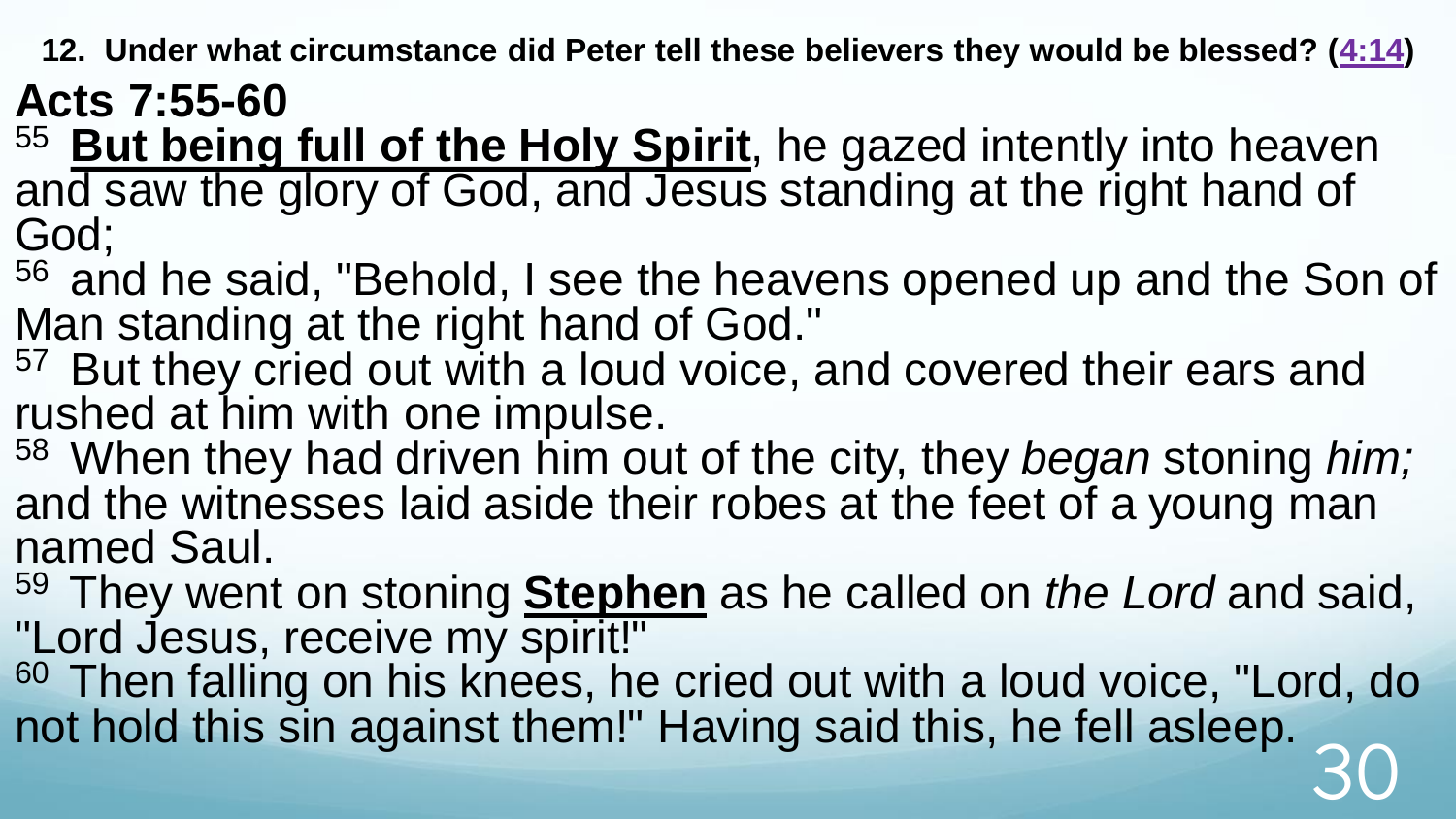- **13. What are believers to avoid in suffering? ([4:15\)](http://www.crossbooks.com/verse.asp?ref=1Pe+4%3A15) 1 Peter 4:15**
- <sup>15</sup> Make sure that none of you suffers as a murderer, **or thief, or evildoer, or a troublesome meddler;**

31

- Do not suffer as:
- **A. A murderer**
- **B. Thief**
- **C. Evildoer**
- **D. Troublesome meddler**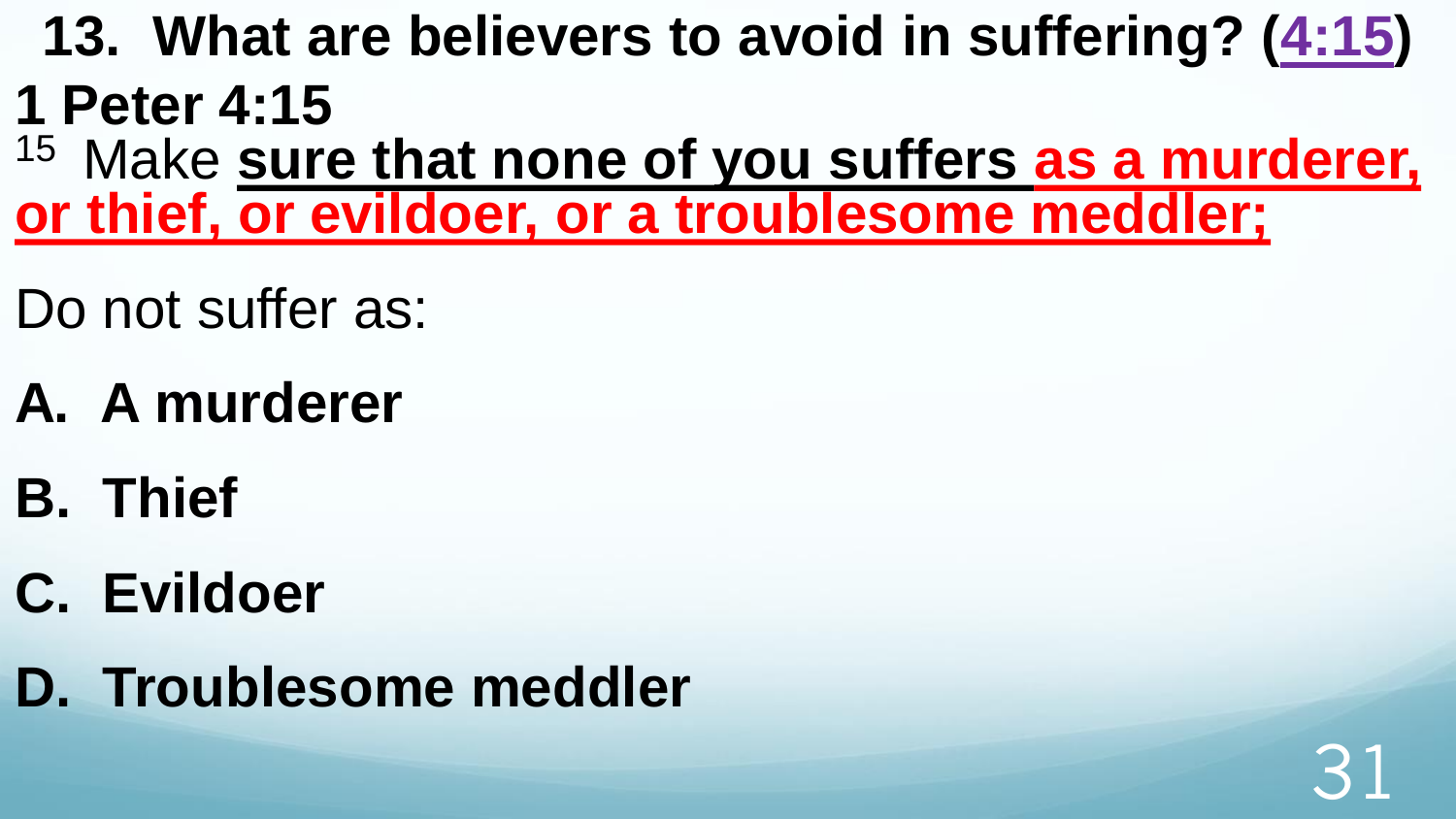**14. What did Peter urge his readers to do if they suffered as Christians? ([4:16\)](http://www.crossbooks.com/verse.asp?ref=1Pe+4%3A16)**

# **1 Peter 4:16**

- <sup>16</sup> but if *anyone suffers* **as a Christian**, he is **not to be ashamed**, but is to **glorify God in this name.**
- Do not be ashamed to suffer as a Christian

Glorify God for the privilege and honor of suffering as a Christian in His Name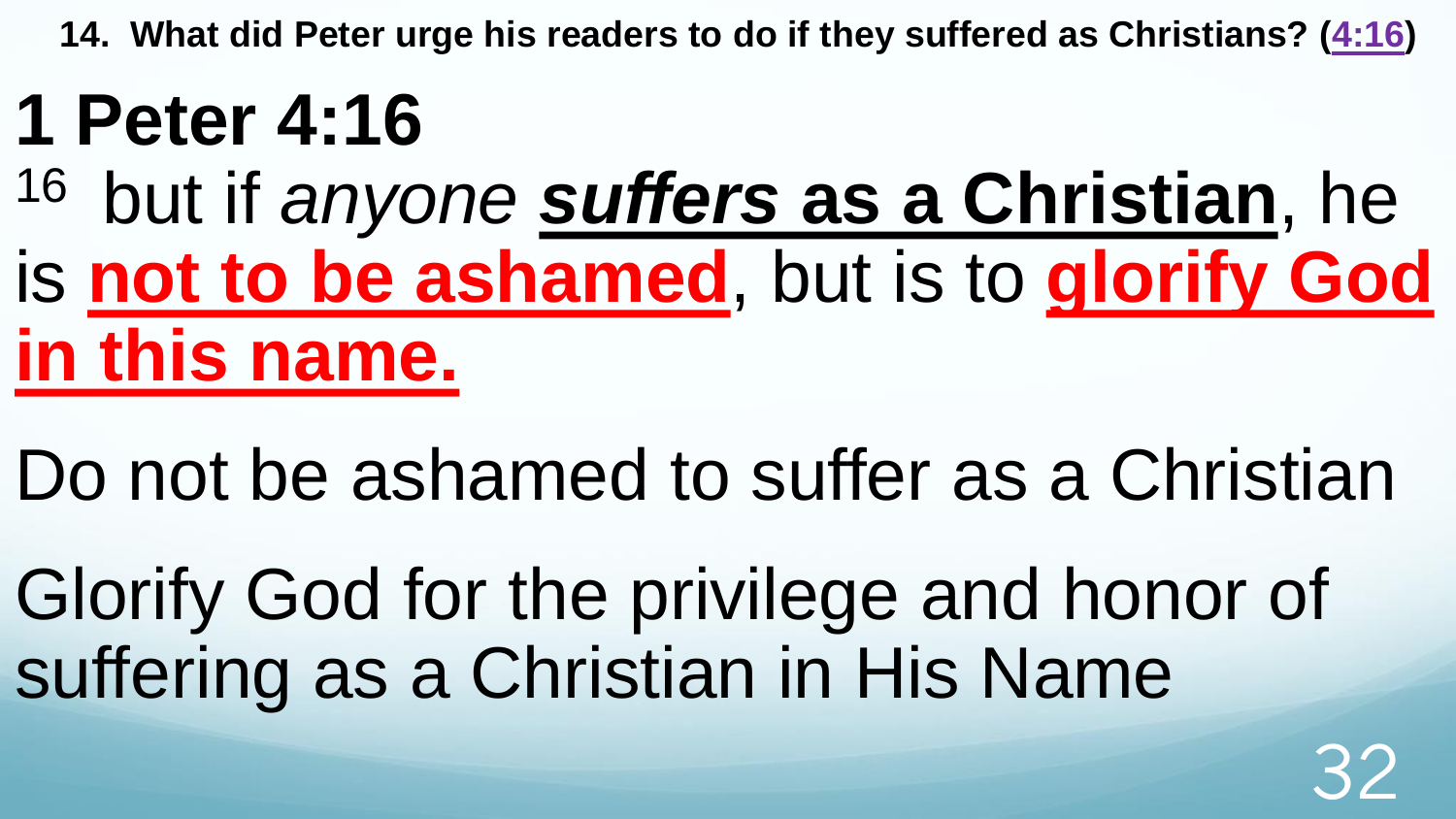#### **15. For what did Peter say it was time? ([4:17\)](http://www.crossbooks.com/verse.asp?ref=1Pe+4%3A17)**

#### **1 Peter 4:17**

<sup>17</sup> For *it is* time **for judgment to begin with the household of God**; and if *it begins* with us first, what *will be* the outcome for those who do not obey the gospel of God?

# **For judgment**

A. Judgment begins with the household of God

B. Judgment is also for those who did not obey the **Gospel** 33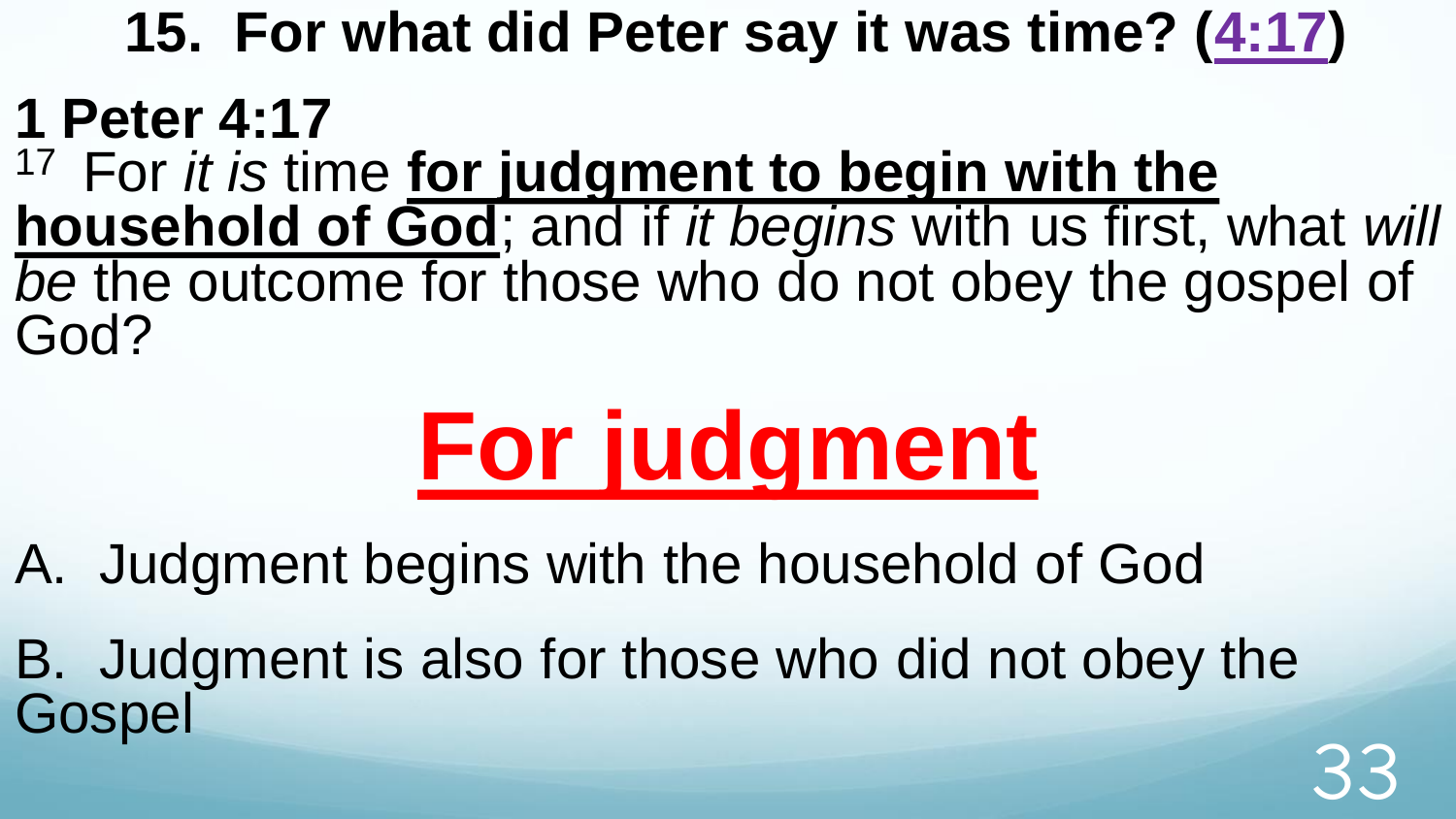**16. What does the verse Peter quoted say about the righteous and the ungodly? [\(4:18](http://www.crossbooks.com/verse.asp?ref=1Pe+4%3A18))** 

### **1 Peter 4:18** 18 AND IF IT IS WITH DIFFICULTY THAT **THE RIGHTEOUS IS SAVED**, WHAT **WILL BECOME OF THE GODLESS MAN AND THE SINNER**?

The righteous is saved

What will god do to the godless man and sinner?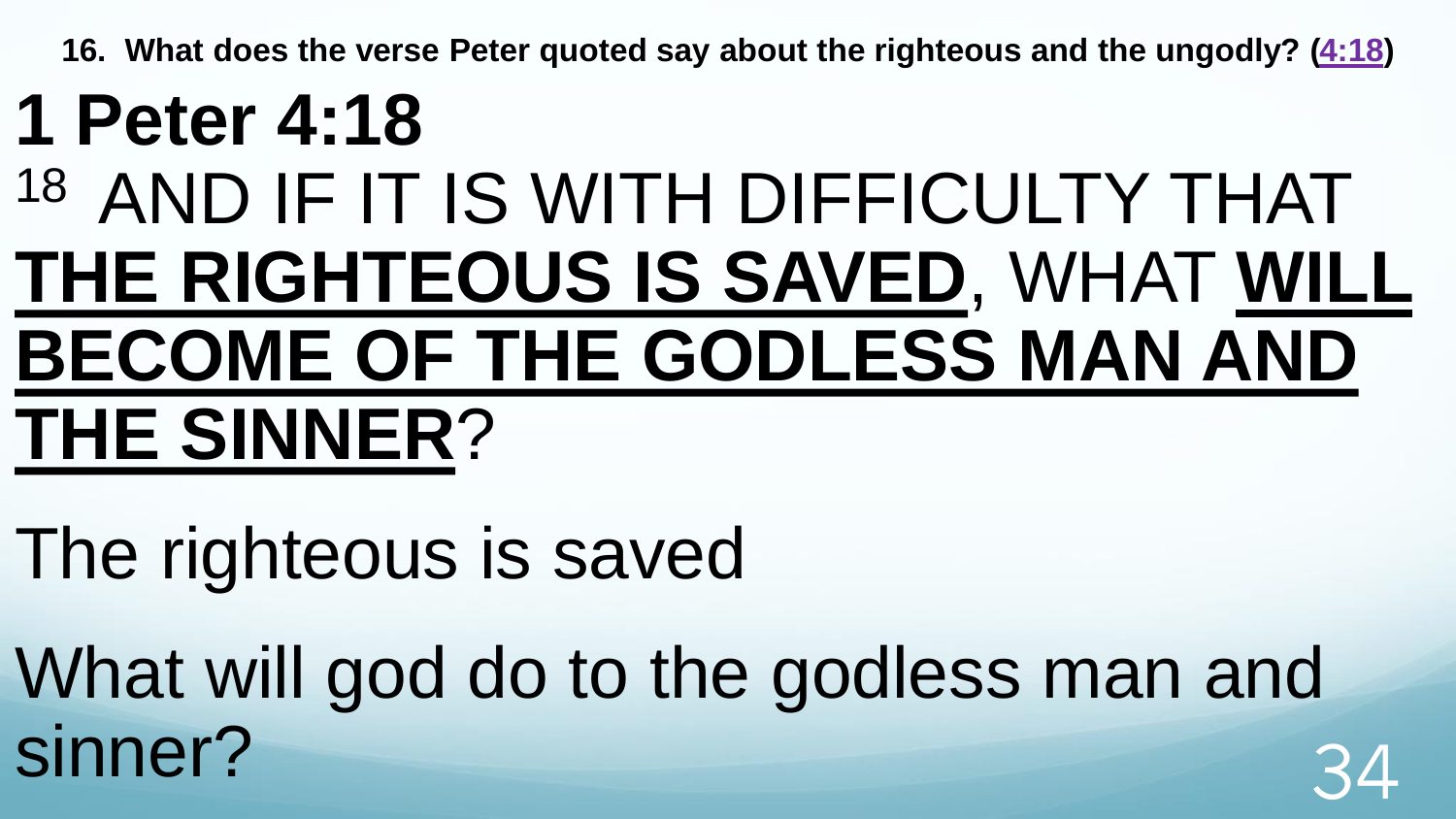**16. What does the verse Peter quoted say about the righteous and the ungodly? [\(4:18](http://www.crossbooks.com/verse.asp?ref=1Pe+4%3A18))** 

#### **Proverbs 11:31**

 $31$  If the righteous will be rewarded in the earth, How much more the wicked and the sinner!

## **Hebrews 12:7-8**

<sup>7</sup> It is for discipline that you endure; God deals with you as with sons; for what son is there whom *his* father does not discipline? <sup>8</sup> But if you are without discipline, of which all have become partakers, then you are illegitimate children and not sons.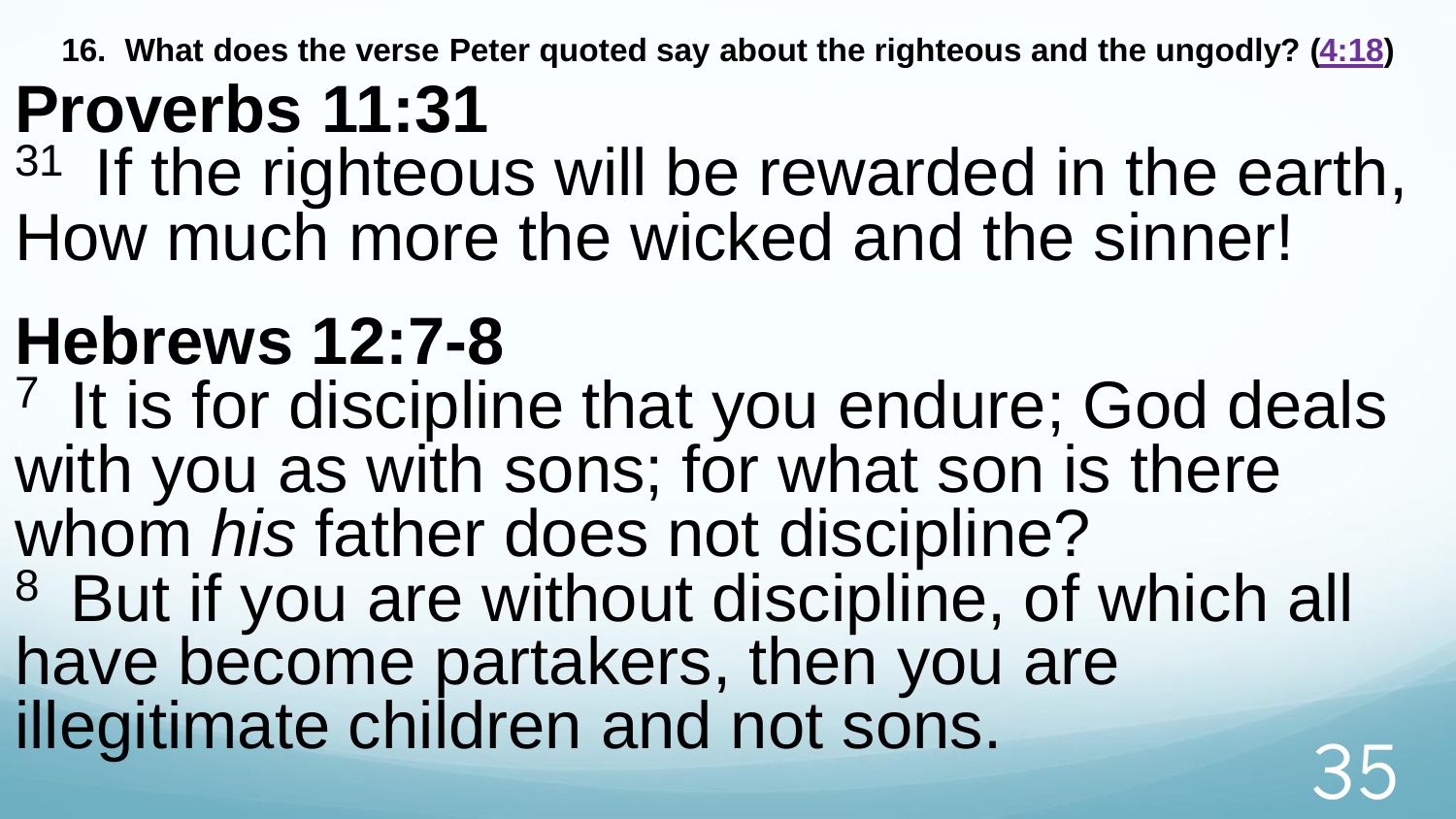**17. What should those who suffer according to God's will do? [\(4:19\)](http://www.crossbooks.com/verse.asp?ref=1Pe+4%3A19)** 

# **1 Peter 4:19**

- <sup>19</sup> Therefore, those also who suffer **according to the will of God shall entrust their souls to a faithful Creator in doing**
- **what is right.**
- **Entrust their souls to a faithful Creator in doing what is right**